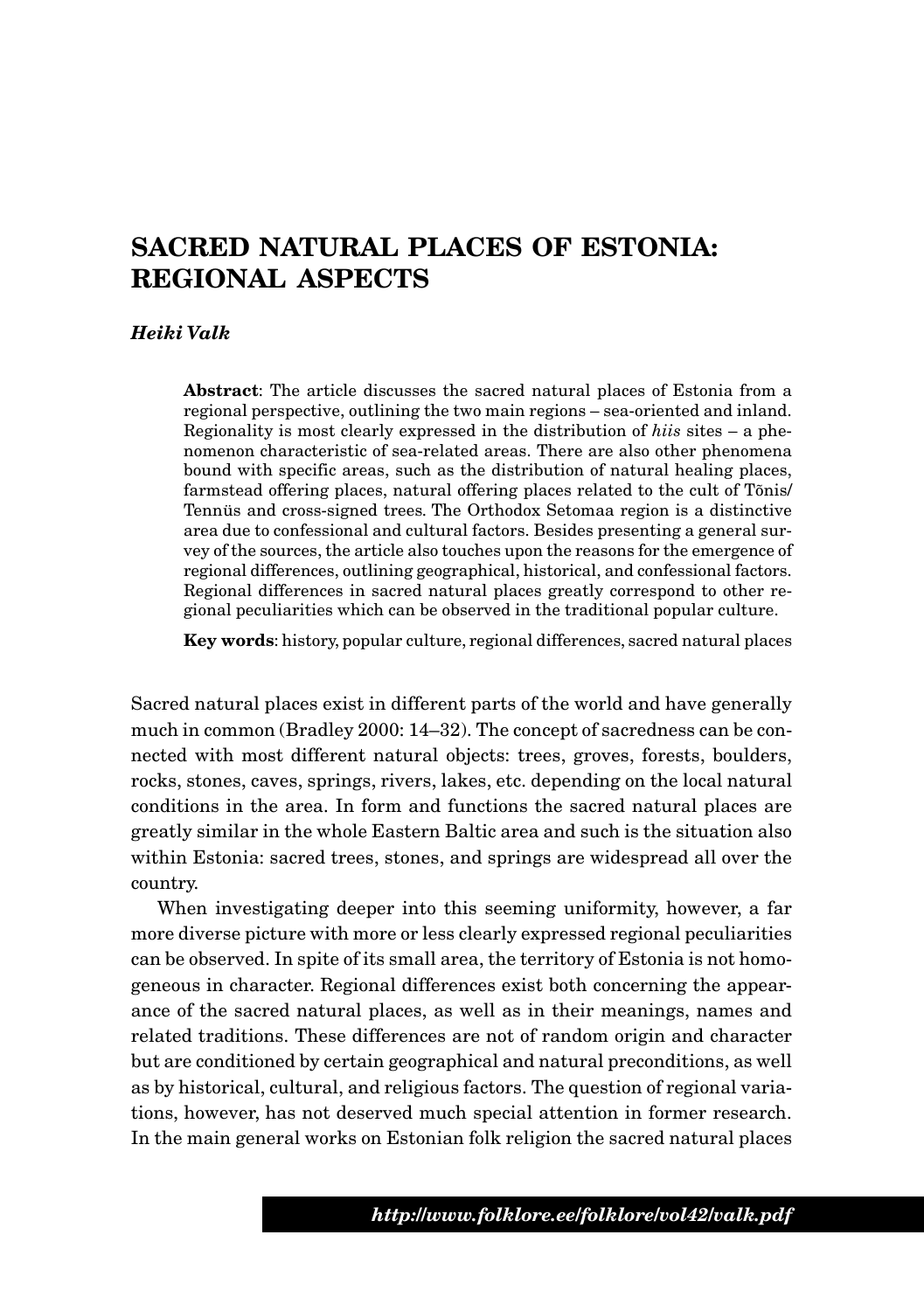have been treated from mainly phenomenological and conceptual aspects, and often not as a special topic but rather as phenomena related to some other questions (Eisen 1919, 1920; Loorits 1947, 1951, 1957; Paulson 1966; Masing 1995). However, to understand the cultural situation of the past also the aspect of regionality should be considered.

### **NATURAL AND GEOGRAPHIC PRECONDITIONS**

Within Estonia there exists a big border zone, running from the northeast to the southwest, and separating the country into two major areas: the western, northern and central regions, on one hand, and southern Estonia, on the other.

This watershed can be observed in different contexts. First, it is reflected in geological conditions, physical geography and nature. Geologically, northern and western Estonia is based on limestone bedrock, while South Estonia is based on Devonian sandstone. The quantity and character of glacier-formed moraine formations on the bedrock also greatly vary. Western and northern Estonia are mainly flat, often with a most thin layer of soil upon the limestone bedrock. In southern Estonia the sandstone is covered by thick layers of sand, gravel, and moraine clay which form the material of Sakala, Haanja, Karula, and Otepää uplands, as well as of the drumlins of Vooremaa area (northern Tartumaa). The number of granite boulders, dropped down by the glaciers, is much larger in northern and western Estonia than in the southern and eastern regions, although natural boulders can be found everywhere.

In addition to geological and geomorphological differences, Estonia is divided into two major regions also by a zone of large forests, swamps and bogs, unsuitable for living (Fig. 1: 2, 3). This buffer zone divides Estonia into the 'maritime', that is northern and western, and 'continental', that is southern parts. The border is most clear in southwestern Estonia where large bogs and forests separate inland from the sea-related areas. Communication between the northern parishes of Viljandimaa and Järvamaa is possible only through a quite narrow passage; another natural border towards the south is the Navesti River. There are large swampy lowlands north of Lake Võrtsjärv, forming the bottom of post-glacial lake. Tartumaa district is presently separated from Virumaa and Järvamaa by a ten to fifteen kilometres wide zone of forests.

The natural borderline within Estonia greatly coincides with the main border in Estonia's historical geography. The territory of continental Estonia has been regarded since the crusaders' conquest in the 13th century as consisting of two major areas: 'Estonia proper' (*Estland, Eestimaa*) and Livonia (*Livland, Liivimaa*) or, more correctly, the northern part of the latter (the southern part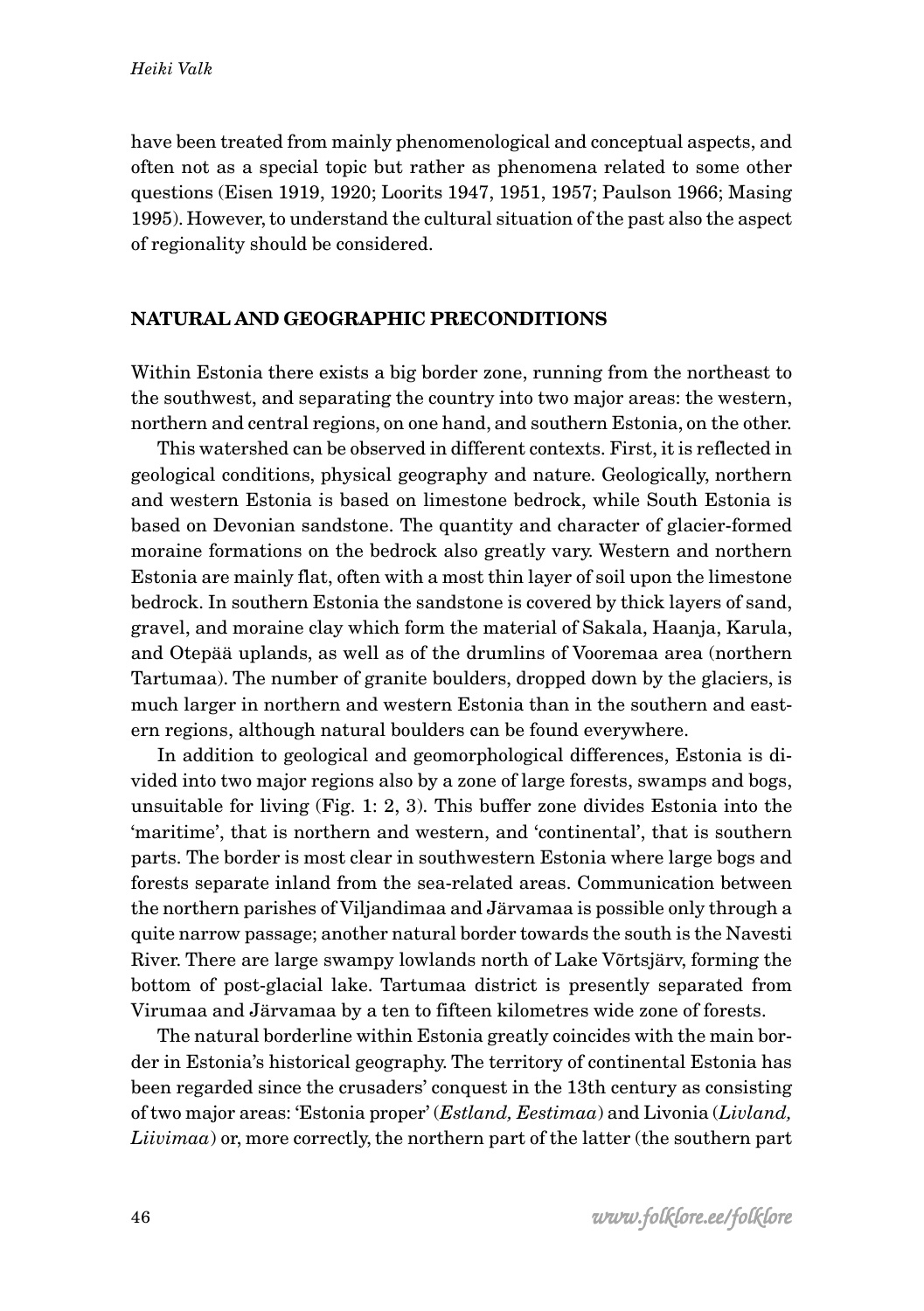

*Figure 1. The main cultural border within Estonia and its natural preconditions: 1 – large uninhabited forest and bog areas; 2 – the uninhabited border area between sea-related and inland Estonia, 3 – the main cultural border between sea-related and inland Estonia; 4 – the border between the historical provinces of Estonia and Livonia; 5 – borders of 19th-century counties; 6 – parish borders.*

of the historical province Livonia occupies present-day Latvia). The big differences in landscape, in combination with the presence of the natural uninhabited border zone between the two areas were also evidently the reason, why Estonia, in spite of the use of similar Finnic language(s), was perceived by the colonists to consist of two different countries. These two macro-areas also greatly correspond to the historical administrative division of Estonia, as reflected since the 17th century by the official border of the provinces of Estonia and Livonia, as well as by the administrative borders of the 19th and 20th centuries (Fig. 1: 4–6). Only the historical county of Pärnumaa (in its borders which existed until the administrative reforms of the late 1940s) is based on two different macro-areas. The formation of this county is conditioned not by geographic borders but by the presence of town and castle of Pärnu in its central part. Although 'maritime' Estonia cannot be regarded as a homogenous area – there also exist natural borders between the districts – the ethnographic borders within most of its continental part seem to be much smaller than between the 'sea-related' and 'southern' districts, especially southeastern Estonia (Viires 2008: 450–452).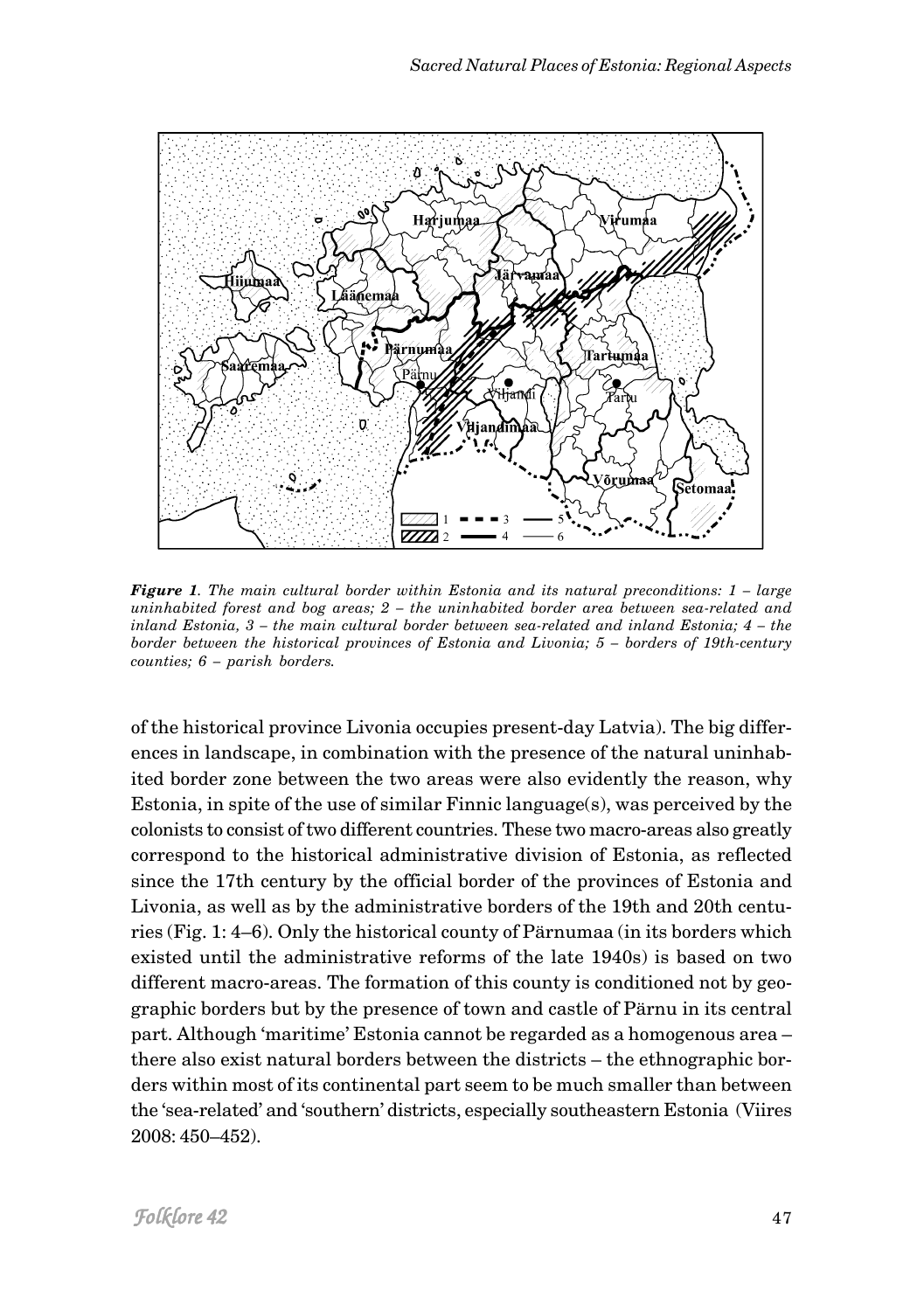In spite of the fact that in terms of nature geography and rural livelihood, closely related to natural conditions, Estonia has traditionally been divided into Upland and Lowland Estonia (Kant 1935), such principle of division is not most suitable in terms of cultural history. An alternative and a more proper starting point, when speaking in cultural terms, would be to regard separately the sea-related and the inland, or 'northern' and 'southern' Estonia. The latter region which corresponds to the present-day Jõgeva, Tartu, Võru, Põlva, Valga and Viljandi counties is perceived as one area also in the common popular consciousness about the inner division of Estonia. The idea of cultural differences that do not correspond the nature geographic ones has recently been expressed also in human geography where some differences between the areas of two historical provinces, mainly in the context of the 18th–20th centuries, have been discussed (Pae 2008).

Cultural dissimilarities between the two large macro-areas can be observed also within the context of traditional popular culture of the 19th century whereby southern Estonia was more conservative than the "northern" areas (Viires 2008: 451–452). As the three largest regions, western, northern and southern Estonia have been distinguished in the traditional popular culture of Estonia,



*Figure 2. The main cultural regions within Estonian traditional popular culture (after Viires 2008, Map on p. 452). 1 – Swedish villages of coastal Estonia; 2 – Russian Old-Believers; 3 – the northern border of the South-Estonian dialect (after Pajusalu et al. 2002). A – North Estonia; B – South Estonia; C – West Estonia; a – coastal zone of Northeast Estonia; b1 – Mulgimaa region; b2 – Setomaa region; c – western Saaremaa.*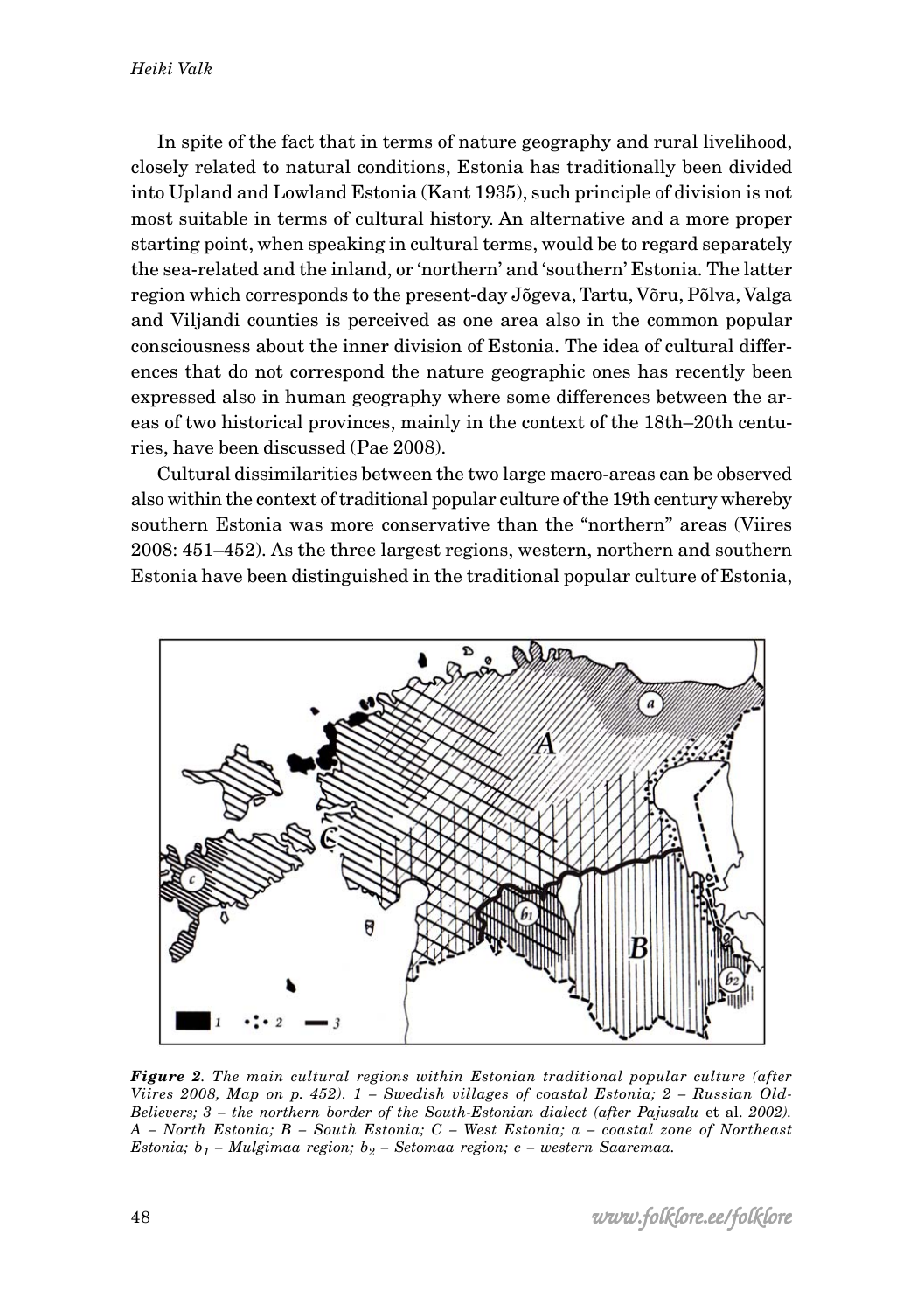whereas within the last-mentioned one the specific areas of Mulgimaa and Setomaa have been outlined (Fig. 2). Regional dissimilarities are big in folklore (Tampere 1956) and ethnology, such as in terms of main tools of land cultivation (Pärdi 2008: 85), food (Troska & Viires 2008: 268), etc.

Differences within Estonia are also clearly expressed in language: the southern, that is Mulgi, Tartu and Võru dialects differ greatly from the North- and West-Estonian ones (Saareste 1932: 22–30; Kask 1956; Pajusalu *et al.* 2002: 46–60, 73–80; maps 1.3, 3.4, 5.1), whereas the border of southern Estonian dialect is quite clearly expressed (Fig. 2: 3). The difference is so large that speakers of the written language, which is based on the central dialect of northern Estonia, cannot understand the language spoken in the southeast.

Also the mentality of the people in the southeastern corner of Estonia greatly differs from that in the sea-related districts. In most general terms, the 'maritime' people are more reserved, unapproachable and introverted in character, whereas people of southeastern Estonia are more open and communicative. In spite of the fact that the regional ethno-psychological differences have not been thoroughly studied yet, but have been discussed only in general terms,**1** they are clearly expressed in practical communication,**2** as well as in folk narrative texts. These are, as a rule, short and dry in style in sea-related areas, but longer and more emotional in the southeast (Remmel & Valk: *in press*), although some regional exceptions, expressed at the level of certain parishes (e.g., Kuusalu in the north), can also be observed. Also Saaremaa and Muhu islands seem to be in the context of popular mentality somewhat more 'southern' than western continental Estonia.

Between 'the proper north' and 'the proper south' there also exists a transition zone in terms of traditional popular culture. Tartumaa is broadly divided into a northern and a southern part by the Emajõgi River (the Tartu-Maarja parish north of the river is still considered to belong to southern Estonia). The northern part of Tartumaa forms a transitional area between northern Estonia and 'proper' southern Estonia, that is, between Virumaa and southeastern Estonia. A similar transitional area can be observed in the northern part of Viljandimaa district – north of the parishes of Halliste, Paistu, and Tarvastu. Among the reasons for the emergence of these transitional areas are also definite natural borders (Fig. 1: 1 see p. 47) which have hindered communication in the course of time.

The borderline between the two large macro-areas becomes visible also in case of sacred natural places.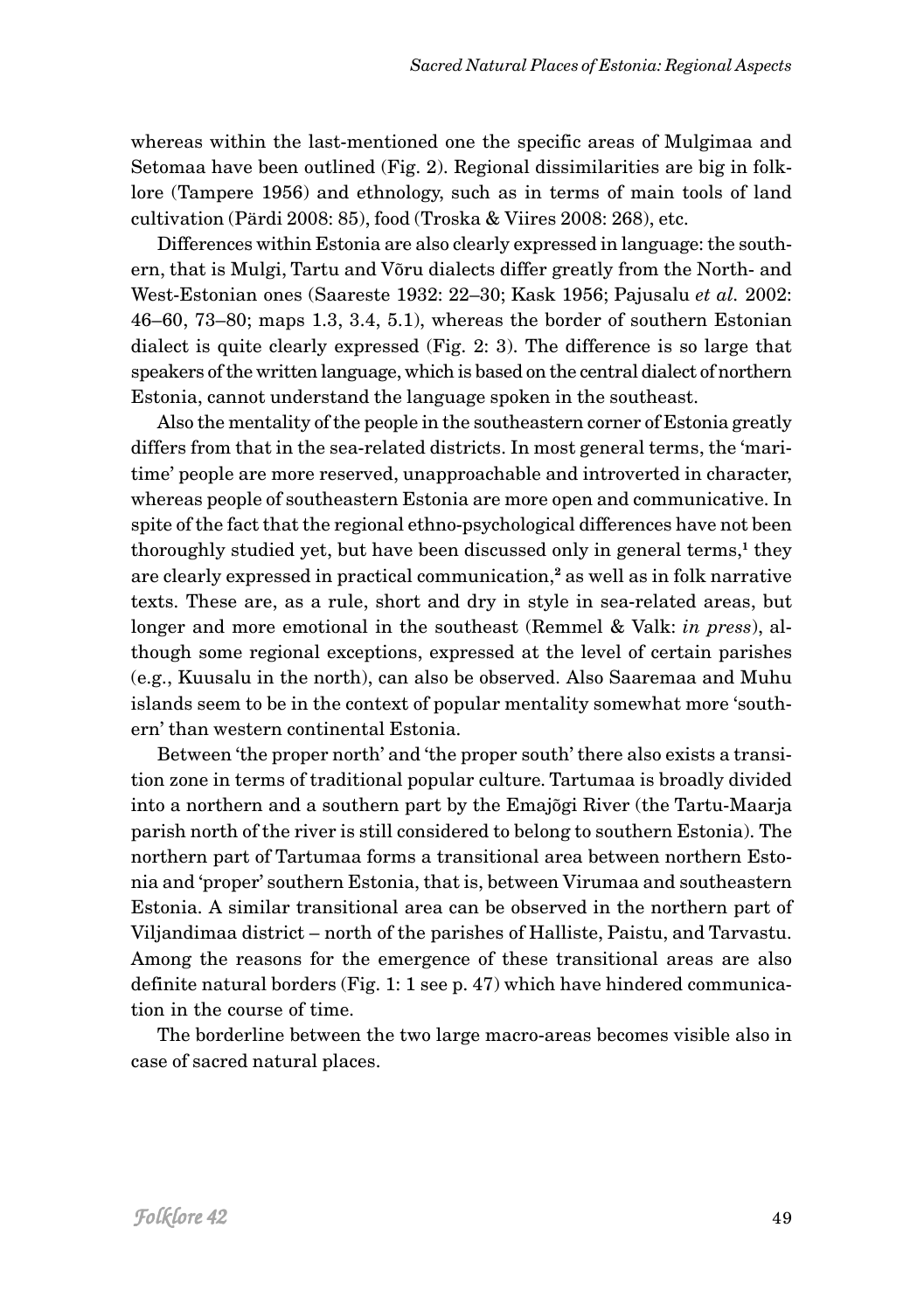# **SEA-RELATED AREAS: WESTERN AND NORTHERN ESTONIA**

Common features of the sea-related regions are expressed most clearly in the distribution of the word *hiis*, which is bound to the concept of sacredness in the context of sacred natural places (Eisen 1919: 239–244, Eisen 1920: 48–56, Loorits 1932a: 156–160, Loorits 1957: 11–21, Koski 1969, Remmel 1998, Jonuks 2007) – those of most different character and appearance. This word is known to have different meanings, which are in one way or the other associated with sacredness also in other Finnic areas: Finland, Aunus-Karelia and Ingermanland (Koski 1969 [1970]).

The distribution of *hiis* places is unequal in Estonia. This fact was first noted by Oskar Loorits (1932a: 151–152) and it has been outlined also in later research (Koski 1967: 86–92, Map 2; Jonuks 2007, Fig. 3). The authentic distribution area of the word involves only the Saaremaa Island, the historical Läänemaa, Harjumaa, Virumaa, and Järvamaa districts, as well as the western, 'maritime' part of Pärnumaa (Fig. 3: 2). The northern parts of Tartumaa and Viljandimaa districts (Fig. 3: 3) can be regarded as a transitional zone and the toponym is almost missing in Mulgimaa area. In southeastern Estonia, its sporadic authentic presence can be suggested only in rare cases in the south-



*Figure 3. The distribution of* hiis *sites in Estonia. 1 – the main natural border of sea-related and inland areas; 2 – the main area of authentic* hiis *toponyms; 3 – the peripheral occurrence of authentic* hiis *toponyms; 4 – the sporadic occurrence of authentic* hiis *toponyms.*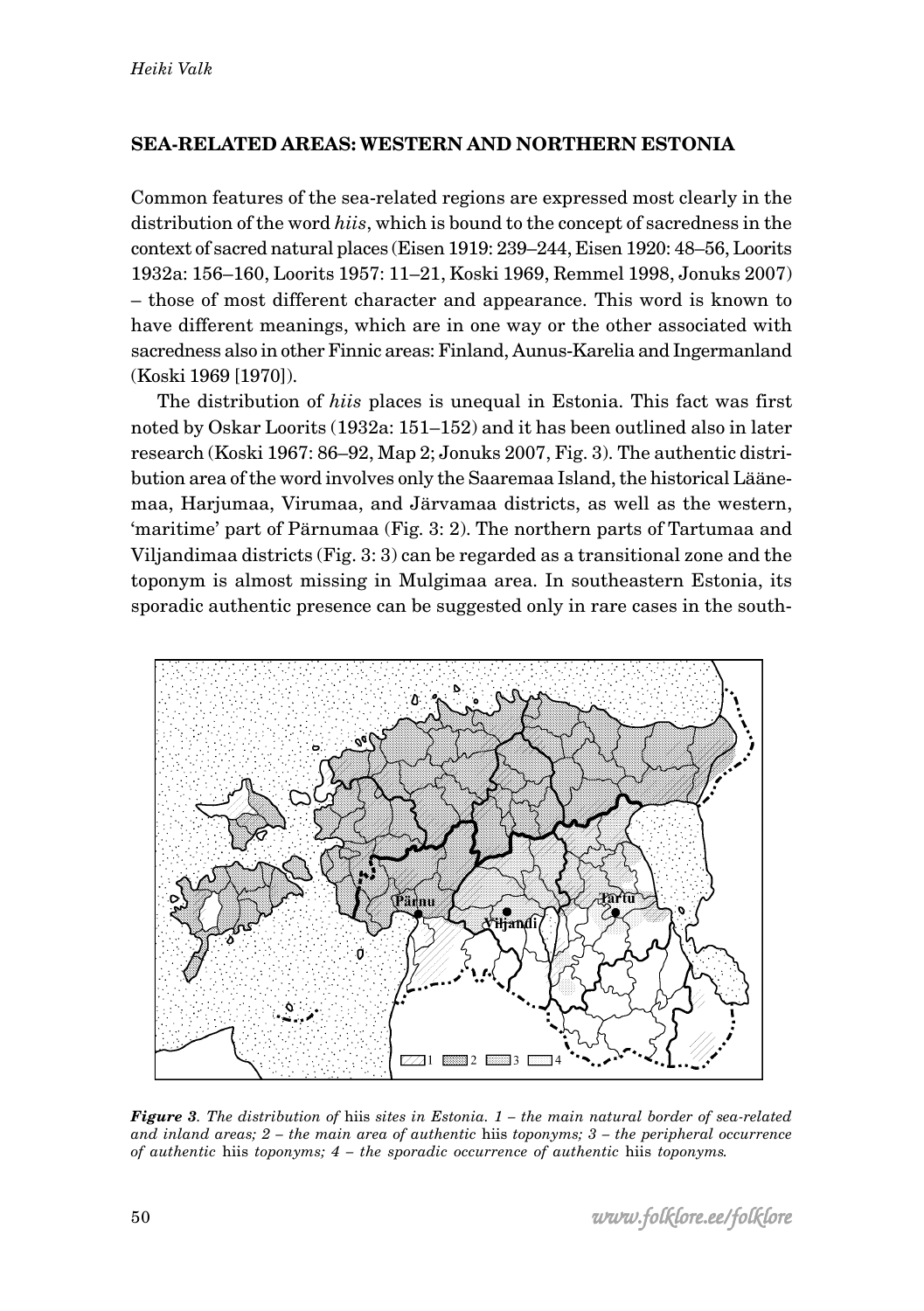ern part of Tartumaa (Fig. 3: 4) as a phenomenon representing the periphery of the transitional zone. From Võrumaa and the Seto region, however, authentic data of its presence seem to be missing. In this area, *hiis* can be regarded as a late innovation which emerged only in the second half of the 19th century. In the context of National Romanticism and emerging nationalism of that time, *hiis*, meaning 'a sacred grove', became a mental symbol of national identity, and the word was introduced also in these areas where it was formerly unknown. The meaning of a symbol of national identity was preserved and confirmed in the period of the national state in Estonia in the 1920s and 1930s (Remmel 1998: 48–49).

The etymology of the word *hiis* is largely unclear (Jonuks 2007: 15–16), and so is its former meaning in its authentic distribution area, that is, within the sea-related districts of Estonia. The word designates not only groves, but exists in highly different combinations, being related also to stones, springs, depressions, hills, fields, etc. Occurrence of the term for most different natural objects refers, most likely, to some common features characteristic of all of them. Since the word *hiis* does not feature in the compound names of all sacred natural places of the sea-related macro-region, it seems to designate not sacredness in general, but some more specific aspects of it. Probably, the use of the word *hiis* might not be conditioned by some external features of the *hiis* sites. Instead, the reason might be hidden in some specific inner, probably energetic qualities of such places, perceived by prehistoric and medieval people (Valk 2007). Thus, being attributed to different objects in the Estonian context the word (*h)iie,* when being an initial element of compound place names, seems to function as an adjective rather than a noun.

Another specific feature which is characteristic of the sea-related areas is the large number of single trees and stones, the functions of which are limited to healing practices and related gift-giving. No other sacral or magical practices that serve more general purposes – luck, welfare, getting help in the most general sense – can be related to these sites. While using springs for healing purposes was practiced in all Estonia, the distribution of trees and stones with merely healing qualities is limited mainly to the western part of Estonia, except for the western part of the island of Saaremaa (Fig. 4: 1 see p. 54). The eastern border of their distribution area is largely determined by the uninhabited zone which stretches from the southwestern corner of Estonia to the border of Harjumaa and Virumaa in North Estonia. It seems that also the share of multi-functional healing springs, namely those which were used for treating different kinds of illnesses rather than a specific disease, is larger in this region than the average elsewhere in Estonia.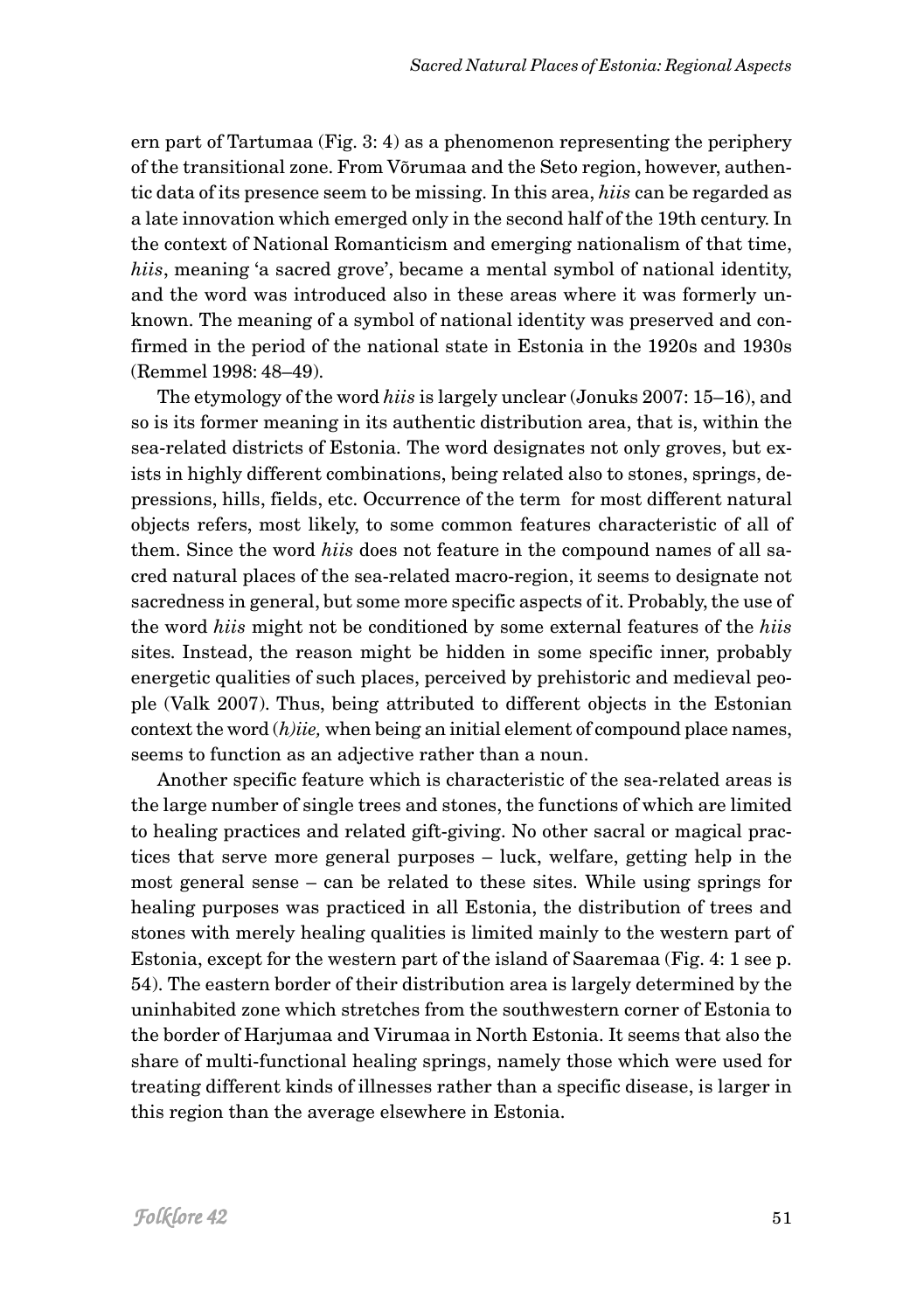Although the practice of healing eyes with spring water and respective toponyms (*Silmaallikas* in northern and western dialects; *Silmäläte* in the southern dialect) are known all over Estonia, in West Estonia, the functions of natural healing places are often reflected in other specific toponyms or popular names of the sites, such as *maa-aluste kivi* or *moaljakivi,* that is "stone of the 'underground'". *Maa-alused* or *moaljad* designates both an underground fairyfolk, as well as a specific kind of skin disease, which was believed to have been caught by touching the ground (Loorits 1957: 76–79). For example, the Muhu island is known to have a large proportion of healing sites among the sacred natural places of western Estonia, as well as their specific features (Sirp 2001: 38–47). The names *Arstikivi* and *Tohtrikivi*, as well as *Arsti-* or *Tohtriallikas*, referring respectively to stones or springs with healing qualities, have been derived from the German loanword 'doctor' (*Arzt; Töchter*). Such names are evidently of rather late origin, coming from times when doctors as medical specialists became known in the native peasant society. These toponyms give evidence of the big importance of the regional borders in communication even in quite recent times.

The function of magical rites in natural healing places is not so much communication with supernatural beings: it is rather treating a disease with the help of the place or object – a tree, spring, or grove itself. The general principle of gift-giving and performing magical rites was also practiced but the gifts, as known from folkloric sources and ethnographic evidence, are usually just smallvalue coins or unwanted waste – strips of cloth, pieces of iron, horse-shoes, nails, glass, etc. It is characteristic that no food was laid upon the healing places as gifts for healing. For healing purposes the principle of contact magic was often applied, that is, the disease was transferred by means of a strip of cloth or some artefact which had been in touch with it, rather than "real" offering or gift-giving was practised.

Natural healing places (or objects) exist in the West-Estonian region in parallel to sacred places of higher "rank" or quality, those used in religious and ritual practices for more general purposes. It is characteristic that healing places are often not designated with the word *hiis* and that they are usually located outside the *hiis* areas also on the landscape.

Visiting the healing places was, unlike communication with "real" offering places, that is, those places where offering was made for more general purposes, not an act of permanent character: the sites were visited occasionally, in case of emergency, as if paying a visit to the doctor. At these places, the concept of sacredness is not connected with the territory around them, but is limited to the natural objects themselves. The healing places, being less multifunctional, were also regarded somehow "weaker" than the sacred places of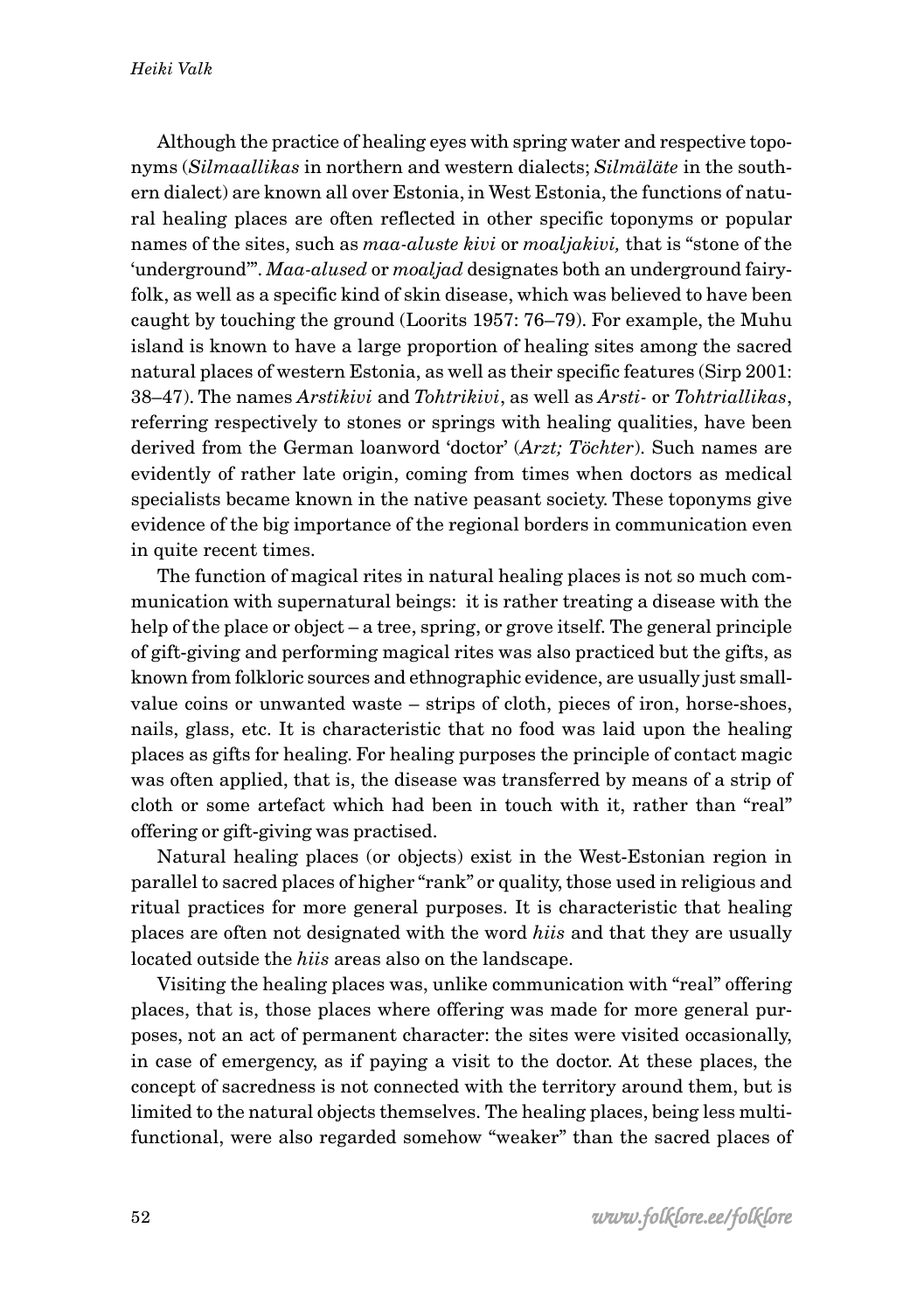more general character. As a rule, sacrilege and breaking taboos there do not lead to supernatural punishment. Differently from them, sacred sites of "higher level", as well as cemeteries, are often related to the principle of punishment for sacrilege. The only exception is punishment for taking gifts (e.g., coins) brought to the healing places by others: this may lead to illness.

#### **INLAND AREAS: SOUTHERN ESTONIA**

Differently from the North and the West, in South Estonia the word *hiis* is missing in the authentic tradition. In this region, sacredness is not so clearly expressed in words (sometimes through the word *püha/pühä* 'sacred') but mainly in ritual practices – offering, gift-giving, following prohibitions and taboos. This difference, evidently, rises from linguistic reasons: the word *hiis* is missing in the South-Estonian dialects and the concepts expressed by it in northern and western Estonia were not designated by a common term there at all.

The missing of the word *hiis* is, however, not only a linguistic problem. Also the sacred natural places of southern Estonia are not as "homogeneous" as the *hiis* areas in the north and west. While *hiis* is a concept often bound to certain territories which may involve different objects, the "territorial" character of sacred natural places is not so clearly expressed in southern Estonia – at least, not on the terminological level. While the concept of sacredness is often associated with larger areas (a grove or forest) in the authentic distribution area of the word *hiis*, in southern Estonia it is mainly associated with single objects (trees, stones, and springs), and sacred complexes are rare, as a rule.

Regional differences in the tradition about sacred natural places also vary depending on the character of the settlement pattern. In northern and western Estonia, that is, in areas with definite villages and village communities, the sacred natural places are associated with specific villages in the oral tradition. In South-Estonian areas with a more dispersed settlement pattern, however, they are often presented as being connected to a single farmstead.

Especially clearly are such connections expressed in the historical/ethnocultural Mulgimaa area, southern part of the Viljandimaa district, where the identity of single farms is strongly stressed in the traditional popular culture. The idea of farmstead offering sites (Fig. 4: 2; Loorits 1935) is especially clearly expressed in this area whereby differences between parishes can be also observed. In Tarvastu, the idea of farmstead offering places is expressed by the so-called *ahikotus* sites (*ahi* 'offering', *kotus* 'place' or 'site'). This general term designates offering places of different character: stone heaps (probably stone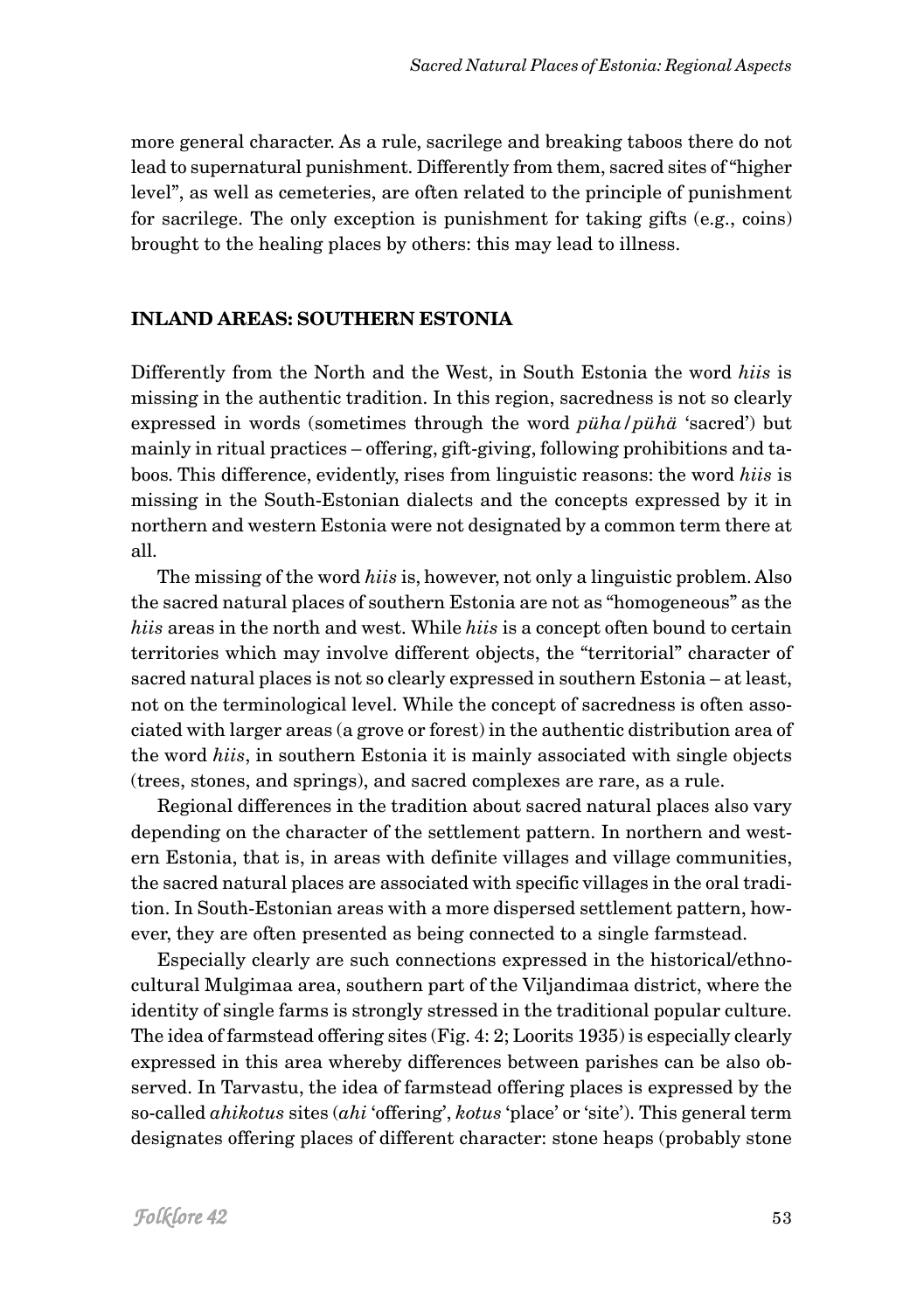graves?), small enclosed areas/gardens, bushes, etc. In Halliste and Karksi parishes offering was carried out at sites called *ohvriaed* ('offering garden'/ 'enclosure)', that is small territories surrounded by fence; in Karksi also by stones called *Pellikivi* or *Pel'ekivi*, which were associated with the home spirit Pell. The same principle concerns the sacred trees. In Karksi it was said that "each farmstead had its own [sacred] tree". Sacred natural objects (trees, stones), when enclosed, may have existed as a part of *ohvriaed* or *ahikotus* sites. It seems that in the Mulgimaa area, the main feature of the sacred natural places has been connected to a specific farmstead and that the watershed did not flow between different natural objects: trees, stones, groves, hills, etc.

Regional connections with a definite deity can be met also in Võrumaa and southern Tartumaa. Sometimes the name *Tõnis*, a derivation from the name of St Anthony, or *Tennüs* can be met there in connection with sacred natural places of the local level (Fig. 4: 3). It occurs both at the sites of Catholic chapels, as well as near trees and stones where gifts were brought to Tõnis or *Tennüs* on St Anthony's Day (January 17th) (Hiiemäe 2006: 100–107). After the destruction of Catholic chapels in the wars of 1558–1582 and 1601–1625 or as a



*Figure 4. Regional phenomena in the sacred natural places of Estonia. 1 – the area of monofunctional natural healing places; 2 – farmstead offering sites in Mulgimaa region; 3 – offering to the deity/saint Tõnis in natural places; 4 – Orthodox Seto region; 5 – the present area of the sacred cross-signed trees (after Kõivupuu 2009; with author's complements; 6 – folkloric data about cross-signed trees in the past (after Kõivupuu 2009: 52–53); 7 – large uninhabited forest and bog areas.*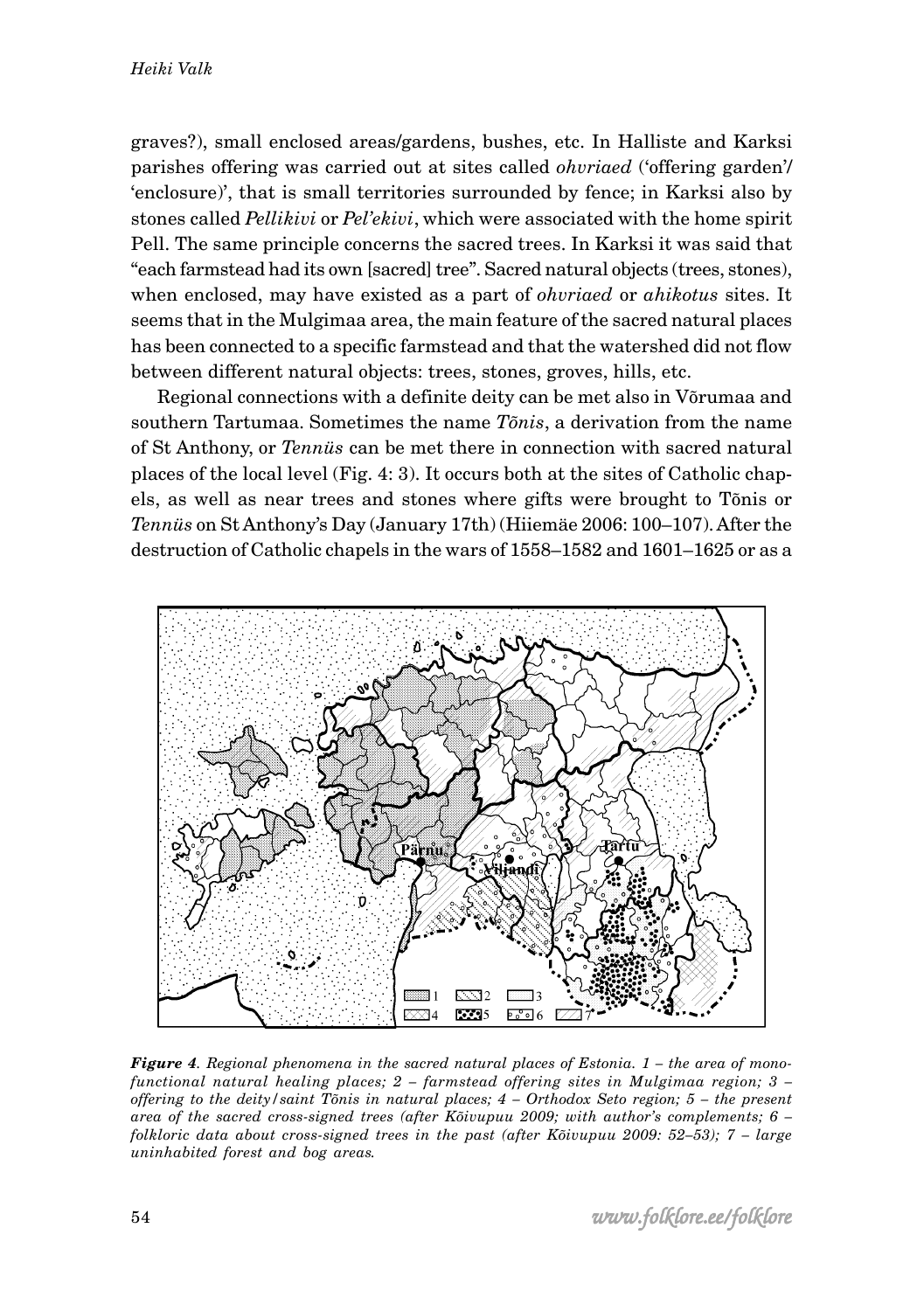result of later activities of Lutheran authorities, these sites became the sacred natural places. The fact that other Christian saints are almost missing in the toponyms of the sacred natural places in Lutheran (former Catholic) areas of Estonia, gives evidence of the pre-Christian roots of the cult of Tõnis/Tennüs. Also the fact that the name of Tõnis appears notably often in the names of chapels at medieval village cemeteries (Valk 1995a: 461–462, 1995b: 503–504) indicates to his special status and the merging of a pre-Christian deity, who was probably worshipped in nature, with a Christian saint.

The cult of Tõnis in Võrumaa has been traditionally regarded as a part of the cult of Tõnn (Loorits 1932b: 47, Loorits 1951b: 309–311). The home deity Tõnn (Eisen 1933, Loorits 1951b: 309–313), known in the western part of continental Estonia, including Pärnumaa and most of Läänemaa, Harjumaa and Järvamaa, as well as the south Estonian Mulgimaa district, however, seems to be a different deity. Tõnn and Tõnis/Tennüs might rather be modifications of different beings of non-Christian origin (still maybe of somewhat common or related roots) than popular derivates of St Anthony, although both have also merged with the Christian saint. However, in case of Tennüs also a different etymology can be suggested. It might also reflect the act of thanking or thanksgiving (*tennämä* 'to thank' in Võru dialect) – one aspect of offering practices – which has, merging with the Christian saint, obtained a personified status.

A special feature of southern Estonia is the role of specific trees in funeral rites. In Lutheran areas, the tradition is expressed by cutting a cross-sign in a tree trunk during the funeral procession: by making it the formerly ordinary trees are given a sacral meaning. The tradition of the so-called cross-signed trees (*ristipuu*) is still practised in Võrumaa but it existed in earlier times in larger areas (Torp-Kõivupuu 2003, Kõivupuu 2009). Although there exists sporadic data about cross-signed trees from North Estonia, the core area of the tradition is clearly the southern part of the country (Fig. 4: 5, 6). In the Orthodox Setomaa, the south-easternmost corner of the country, the idea of relating a tree with funeral rites is expressed in another form, in the concept of *lautsipuu* (see below).

# **ORTHODOX SETO REGION**

Within southeastern Estonia, Setomaa is a distinctive area with a different historical background (Fig. 4: 4). As a result of the crusades of the 13th century and the formation of border between Medieval Livonia and Pskov (Selart 2002: 142–150), some areas with South-Estonian population remained in the domain of Russia. These border areas of the Pskov region where the indigenous Finnic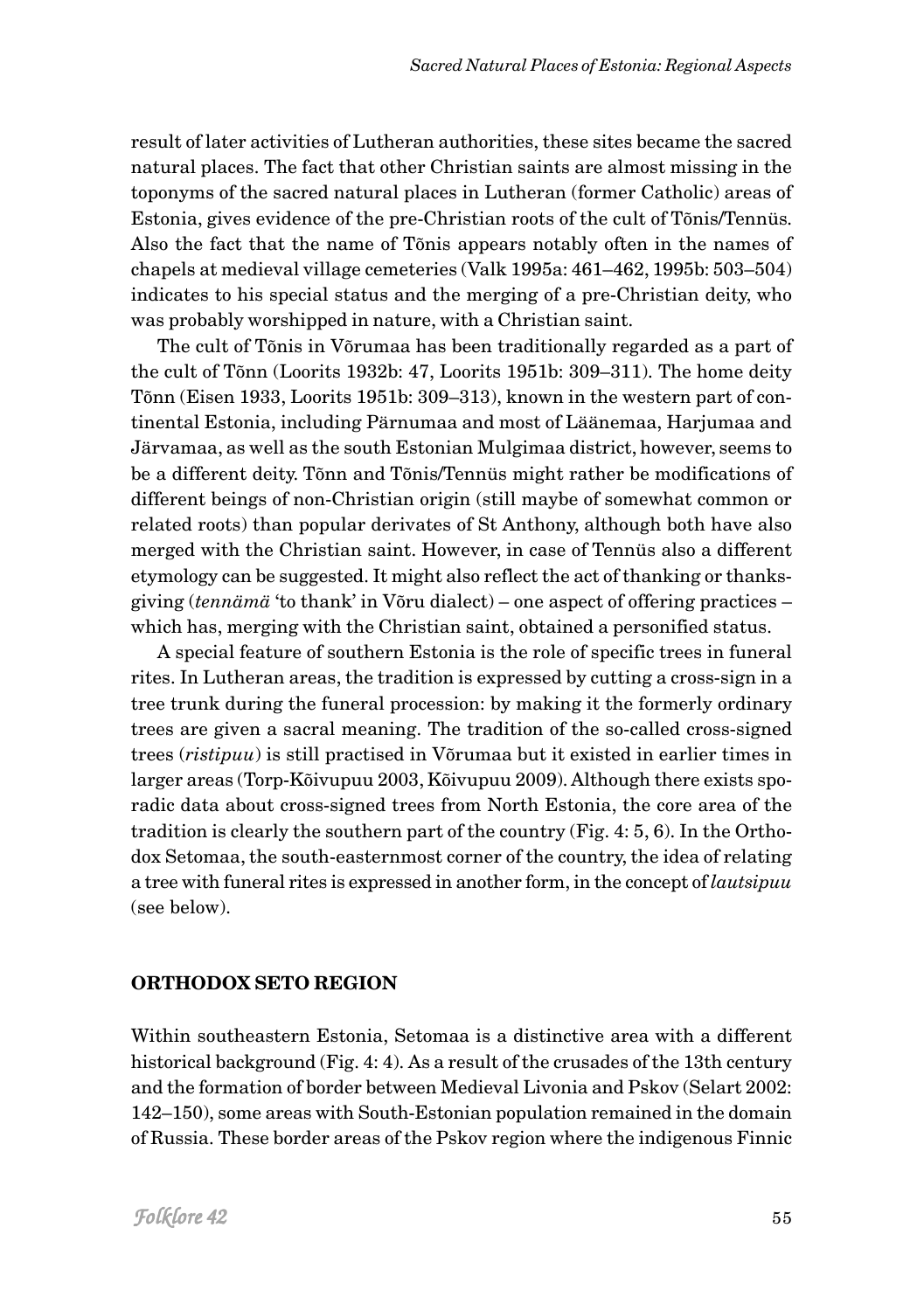inhabitants had preserved their identity became (together with some Russianpopulated regions) a part of the newly-born Republic of Estonia as a result of the Peace Treaty of Tartu in 1920. The native Finnic population in this area, the Setos, had been Orthodox since their Christianization. Owing to their isolation from the rest of Estonia, and the peripheral position, both in the context of Russia and Estonia, the Seto areas were highly conservative until the cultural innovations and forced Estonianization which started in the 1920s (Lõuna 2003).

The specific history of Setomaa is reflected also in terms of sacred natural places. Due to a different confessional background, this is the only area in Estonia where a syncretic combination of Christian and pre-Christian rites and beliefs can be observed in sacred natural places. The meeting and merging of traditions is most clearly expressed in the case of two sacred stones: Jaanikivi (St John's stone) in Miikse (Meeksi) and Annekivi (St Anne's stone) in Pelsi village (*Inland* 1860: 627; Wiedemann 1876: 411–412, 415–416; Truusmann 2002: 184–185; Loorits 1951b: 342–345; Valk 2008), both located in the periphery of Orthodox areas, close to the border of Livonia. In these cases, as well as in some others, for instance, in Härmä (Remmel 1996: 43–45) and Saatse villages (*PGV* 1864), a chapel was built at the sacred natural place, but in spite of this carrying out pre-Christian rites were continued. The blessing of sacred springs has also been part of the religious practices of the Orthodox Church both in the first half of the 20th century (Chernomorova 2005: 96–97), as well as nowadays. Thus, at the Epiphany of the Old Calendar (January 19th), *Silmäläte* 'the spring of eyes' is blessed annually in Värska and water is taken from there into the church. The well in the yard of the Pechory Monastery, in Seto tradition the Well of St Mary (*Pühä-Maar'a kaiv*), is broadly known for its healing qualities in the Russian Orthodox world. At Izborsk, the eastern part of the Seto region (since 1945 a part of Russia), some years ago even a natural spring called *Slovenskiie Kliuchi* without any recorded popular data of its former sacredness was blessed and re-named into the spring of Twelve Apostles (Chernomorova 2005: 97). In the Orthodox areas of Russia, connections between pre-Christian and Christian traditions can be observed also in rural sacral architecture of local level: here a continuous transition from pre-Christian cult houses to Orthodox village chapels can be observed (Orfinskii 1992). The stages and expressions of this development can be met also in the Seto village chapels.

It is characteristic that the combination of the sacred natural places and the names of saints is almost missing in Lutheran Estonia (Valk 2004: 304– 307), where their popular names are "non-Christian", referring often to some specific features or functions of the site, but not to the names of Catholic saints. As the names of saints are sometimes recalled in connection with the sites of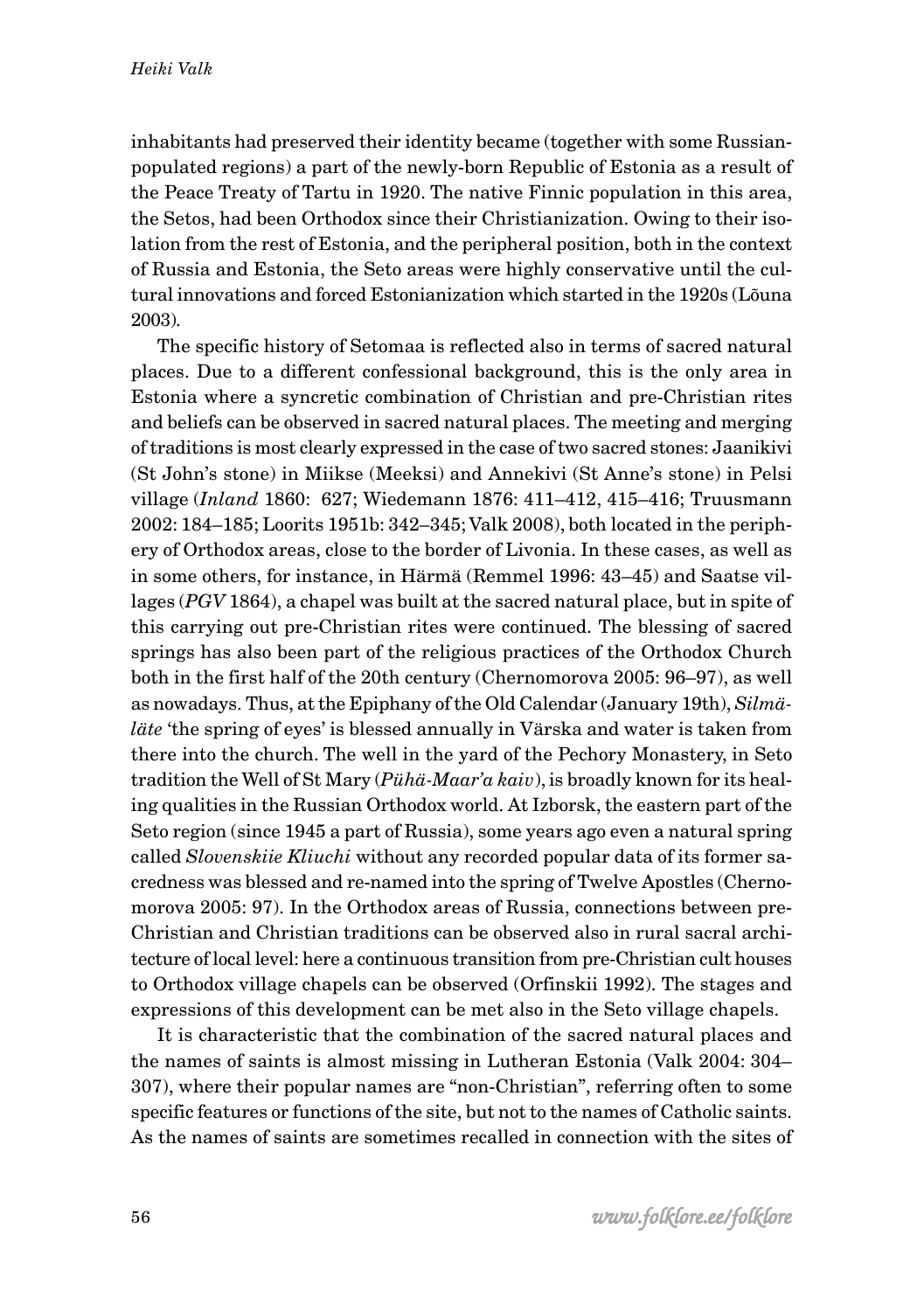former Catholic chapels in Estonia (Vahtre 1989), this difference evidently shows that in most of Estonia the sacred natural places were not "Christianized" in the Catholic period. However, the combination of chapel and church toponyms frequently occur in case of cemeteries and also prehistoric stone graves in Estonia, but not concerning sacred natural places.

 A specific feature of the Setomaa area is the *lautsipuu* tradition. The word designates an old tree, often a pine, which was located at the village border and was used for disposal of things which had been in contact with the corpse – straw and the board (*lautsi*) on which the body was kept before the funerals, as well as the vessels, soap and whisks used for washing it. *Lautsipuu* was also a border sign, bound to the concept of liminality: on the way to the cemetery the whole village escorted the corpse up to the tree. Although the concept of sacredness is not directly expressed in the toponyms, it is clearly reflected in attitudes to these trees. The tradition of *lautsipuu* is in no ways bound to Orthodox Christianity. Evidently, it represents some old ethno-cultural border between Võrumaa and Setomaa, originating already in pre-Christian times.

## **HISTORICAL ASPECTS OF REGIONAL DIFFERENCES**

Regional variations in the character and names of sacred natural places have been influenced and caused far more by historical factors than by the natural background. The first group among them includes the historical communication orientations of different regions, as well as communication borders between them, greatly caused or facilitated by natural preconditions. The searelated regions have historically faced the Baltic Sea: communication was oriented towards Scandinavia, mainly Gotland and the coastal areas of continental Sweden, but the historical contacts with southwestern Finland should not be forgotten either. In this context it seems natural that the sacred natural places of coastal areas reflect common features with other territories, which are bound with them by the sea, as reflected, for example, in the distribution of *hiis(i)* sites in Finland, Estonia, Karelia, and Ingermanland (Koski 1967, 1970). The second macro-area, that is, the inland districts have historically been continental-orientated. These lands, where people are more extraverted than in the seaside areas, have faced the south, towards northern Latvia, and the southeast, the Pskov region.

The specific features of regions have a significant historical dimension. The presence of the two macro-areas within Estonia can be observed clearly and continuously at least from the 1st millennium BC onward, when overseas contacts incorporated the seaside districts into the common cultural space of the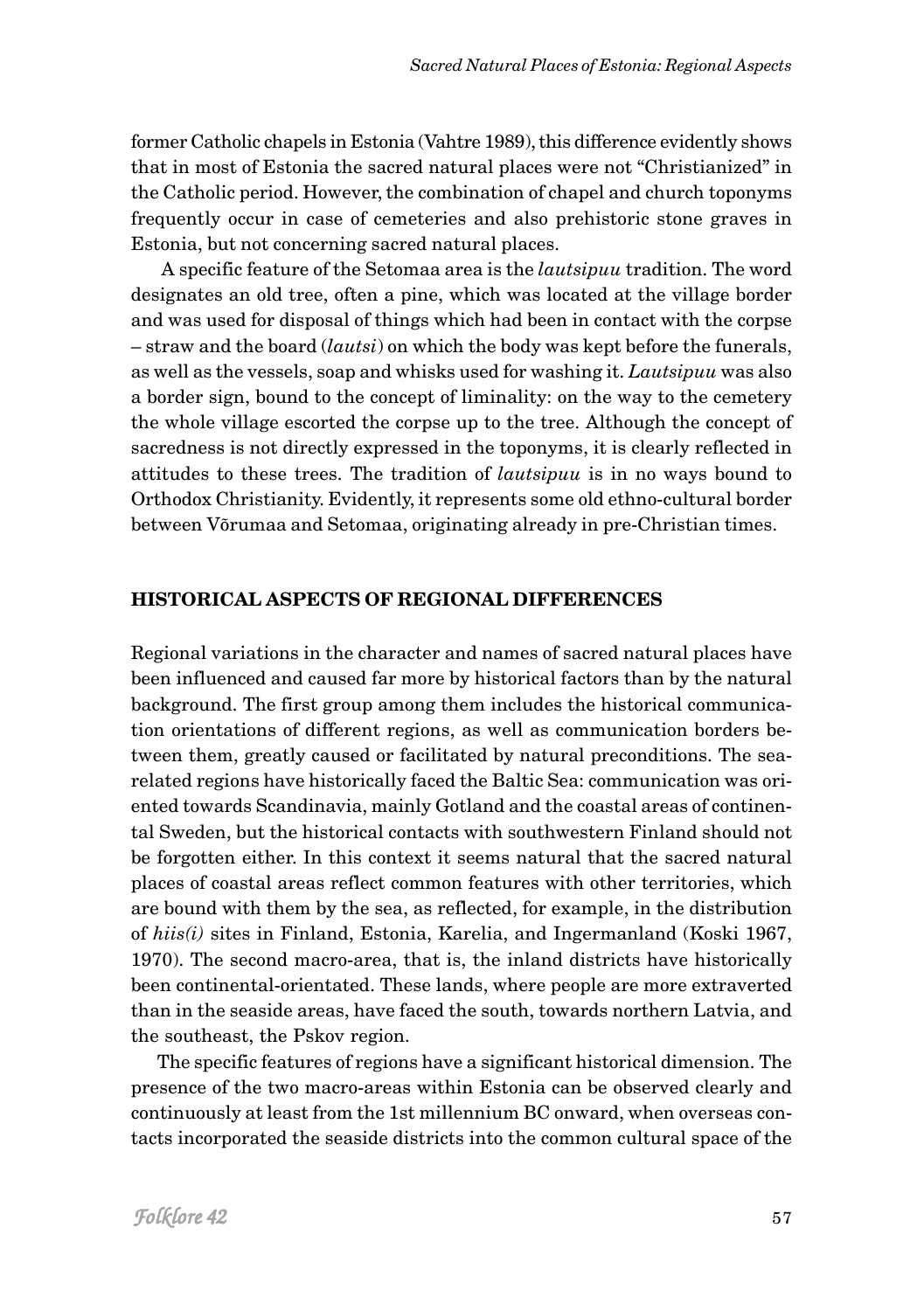coastal regions of the Baltic Sea. Maritime orientation has lead to the introduction of stone graves, cup-marked stones and the earliest farming, represented in the early field systems (Lang 2007: 95–105, Tvauri 1997, 1999). Differences between the two macro-areas can be observed in archaeological records also in the Roman Iron Age (1st–5th century) (EEA 1982: 243–246, Table XIV) and later prehistory, as well as in medieval and early modern times (e.g., Valk 2001).

Innovations from the sea have reached southern Estonia with a temporal delay and indirectly, being intermediated by the seaside regions. Contacts with the east, historical Novgorod and Pskov Lands, were partly hindered by the big lakes – Lake Peipsi and Lake Pskov – but they still existed north and south of this big natural border. Towards the south from the present-day southern Estonia, in the Latvian direction, there has been no clear natural border between the Finnic and Baltic population at least since the end of the Roman Iron Age. The Baltic population gradually intruded into the former Finnic environment – this development was especially extensive due to the Latgallian expansion in the 8th–10th century (Radi*ņ*š 2006) – and step-by-step assimilated the Finnic substrate population; this process has lasted until recent times. Natural preconditions for the formation of the present-day Estonian–Latvian state border (agreed in the early 1920s) are not more favourable than in case of inside borders, those between the different districts of Estonia.

As the second group of reasons for regional differences, also those arising from the ecclesiastical context and church history must be noted. During the Christian period, also confessional factors may have largely formed the ecclesiastical attitudes towards popular practices at sacred natural places. As mentioned above, the attitudes of the Eastern and the Western Church have been widely different. The latter, at least according to the Estonian source material, has expressed a negative attitude in the question of involving sacred natural places in the Christian context. The Orthodox Church has practiced, on the contrary, the policy of positive occupation and examples of such practices can be found also in the context of Russia (Panchenko 1998). It should be noted that most often 'positive occupation' takes place by mediation of saints – namely, by relating a natural object to a definite saint. On the first glimpse, the reasons of the different approaches to the ecclesiastical sanctification of sacred natural places may be connected with different confessional attitudes towards the saints: the Lutheran Church regards them only from a historical perspective, but the Orthodox Church views them as real and acting powers. In fact, the reasons of the watershed seem to be deeper: as mentioned above, in Livonia a negative attitude towards the blessing of sacred natural places existed already in the Catholic Period. Concerning southern Estonia, also the later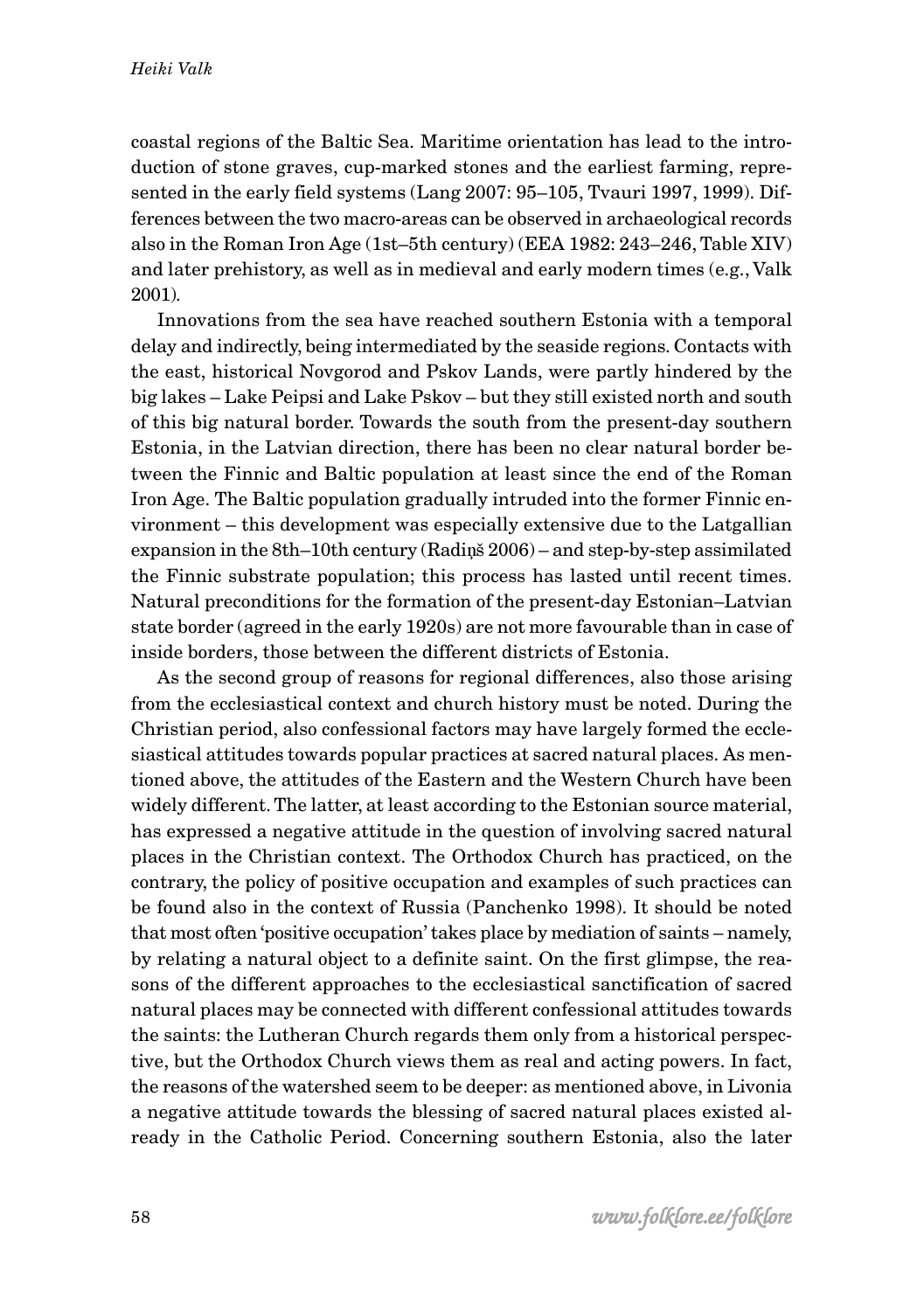Lutheranization of the area should not be forgotten: unlike northern and western Estonia which were involved in the Lutheran Church since the end of the Livonian War (the early 1580s), South Estonia became Lutheran only after the area was transferred from Catholic Poland to Lutheran Sweden, *de jure* only as a result of the Truce of Altmark in 1629.

Thirdly – political and administrative borders also may have favoured or hindered communication, directing the orientation of population in one or another direction, that is, towards different centres. The presence of regional differences might be expected already within medieval Livonia where borders may have existed at different levels. First there was a border between northern Estonia, subordinated to Denmark, and the rest of the country; second – between different medieval bishoprics, as well as between the bishops' territories and the areas of the Livonian Order.

It must also be considered that the differences in the density of network of known sacred natural places may be of rather late origin, caused by the different rate at which the tradition disappeared in different regions. A decisive factor here was the wave of religious awakening, which was invoked by the activities of the Moravian brothers since the late 1720s and 1730s. The spread of new ideas and a change in mentality (Põldmäe 1935; Ilja 1995, 2002) brought along, at least in some regions, also the destruction of sacred natural places. Such activities have been noted, for example, in Urvaste parish, Võrumaa district – an area which can be regarded as the most "pagan" in the 17th century. It was namely in this parish where the last pagan revolt occurred: in 1642, the local peasants destroyed the newly-built mill on the sacred Võhandu River which was considered to be the residence of the Thunder (Gutslaff 1644). In the same Urvaste parish, 60–80 sacred natural places were destroyed by peasants who had joined the Moravian Brethren's movement in the 1730s (Ilja 2002: 27).**<sup>3</sup>**

A systematic overview of the impact of the Moravian Brethren movement upon the sacred natural places is still waiting to be written: for this, first, a complete mapping of the sacred natural places is needed. There may have existed also regional differences in the activities of different communities of 'the brethren' and/or 'the awoken people'. Thus, in Läänemaa, West Estonia, the number of sacred natural places is large, in spite of the wide spread of the awakening movements of the 18th and 19th century (Plaat 2001). From Virumaa in Northeast Estonia there is data about a 'heaven-goer' who was taken to the heavens by an angel when sleeping at an old offering stone, which was regarded as 'a place of power' by the local people (Põldmäe 1935: 136).

As a factor from quite recent history, also regional differences in popular education in the 19th century may have influenced the process of the natural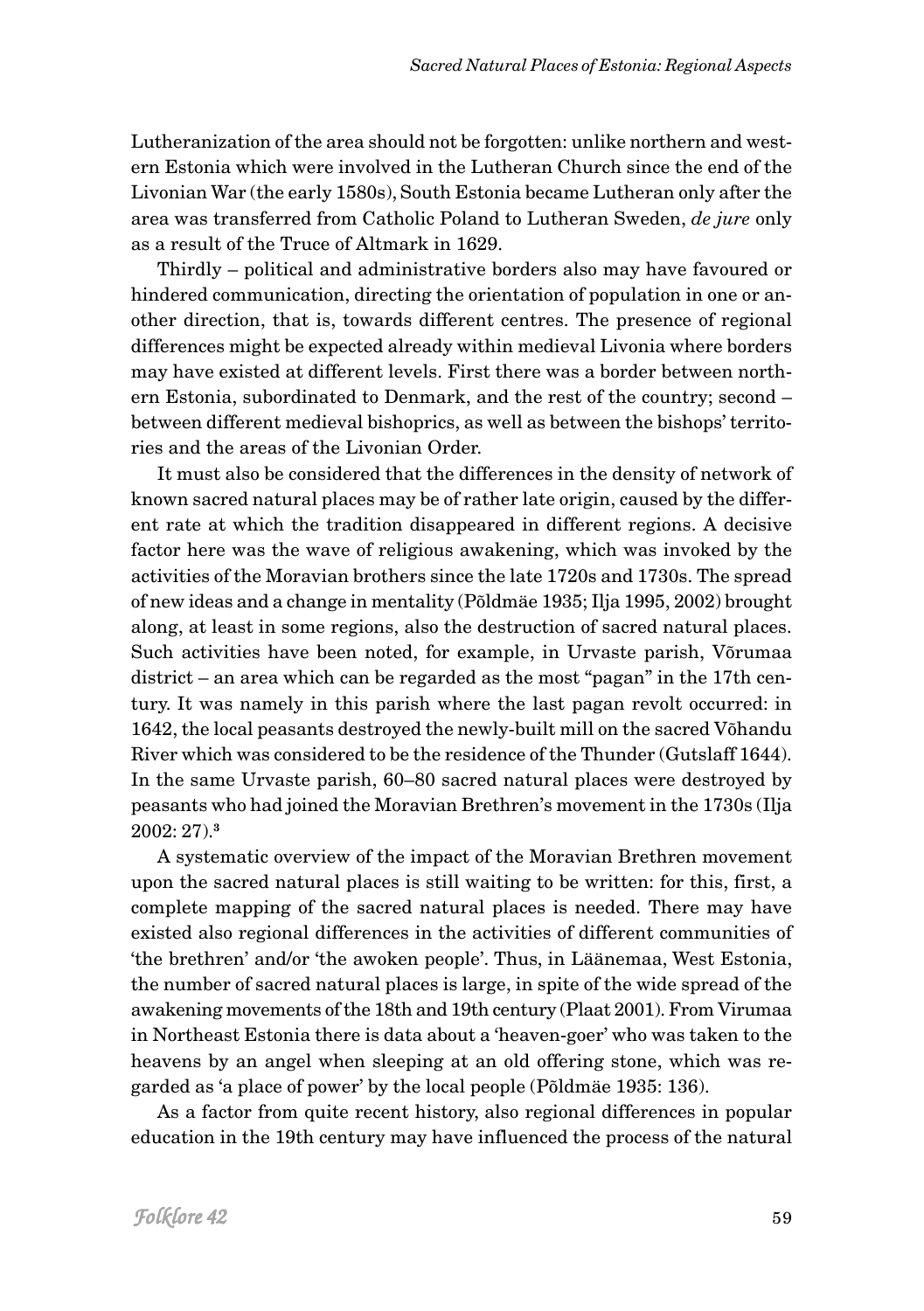sacred places being forgotten. In this context, also the centre–periphery perspective in the location of the regions should be taken into account. The longer persistence of the tradition in the Setomaa, which existed in isolation from the rest of Estonia until the 1920s, is closely connected with the fact that the first schools were founded there only at the end of the 19th century. The islands are also a peripheral region and thus, on the Muhu Island 34 formerly unknown sacred natural places, not recorded in archaeological or folklore archives, were discovered by interviewing the local inhabitants during fieldwork conducted in the area in 2005 and 2006 (Kaasik 2007: 45).

It must also be noted that the situation of the sacred natural places in the areas inhabited by historical ethnic minorities – the coastal Swedes and Russian Old-Believers on the western coast of Lake Peipsi – differs much from that in the rest of Estonia. In the villages of Old-Believers there is no data of sacred natural places and among the coastal Swedes data is available only about healing springs.

When discussing the distribution maps of sites, also the representativity of the source material in the archaeological and folklore collections must be taken into consideration: data from different regions have not been evenly recorded.

#### **PERSPECTIVES FOR FURTHER STUDIES**

As sacred natural places are a widespread phenomenon, understanding them requires a transnational approach, especially in common border areas. The study of *hiis(i)* sites which has been carried out in Estonia, western Finland, Karelian Isthmus and Ingermanland, that is, on the territories of Finland, Russia and Estonia (Koski 1967, 1970) is a good example of transnational approach to the topic. Comparative research has been conducted into the topic of cup-marked stones (Tvauri 1997: 22–23; 1999: 120–121, 143–149). In fact, other kinds of sacred natural places in sea-related regions of Estonia have attracted no research interest in a broader geographical context. Situating the data from Estonian coastal regions against a broader background is also hindered by the limited amount of research work done in Scandinavia where the study of sacred natural places based on folkloric and ethnographic data has belonged to the realm of local studies rather than of professional research. The latter has concentrated mainly on the study of toponyms (e.g., Brink 1990, 2001; Vikstrand 2001).

From the Estonian viewpoint, the transnational aspects in the study of sacred natural places have been even more neglected in terms of the southern regions – both in the Latvian and Russian direction. The real differences be-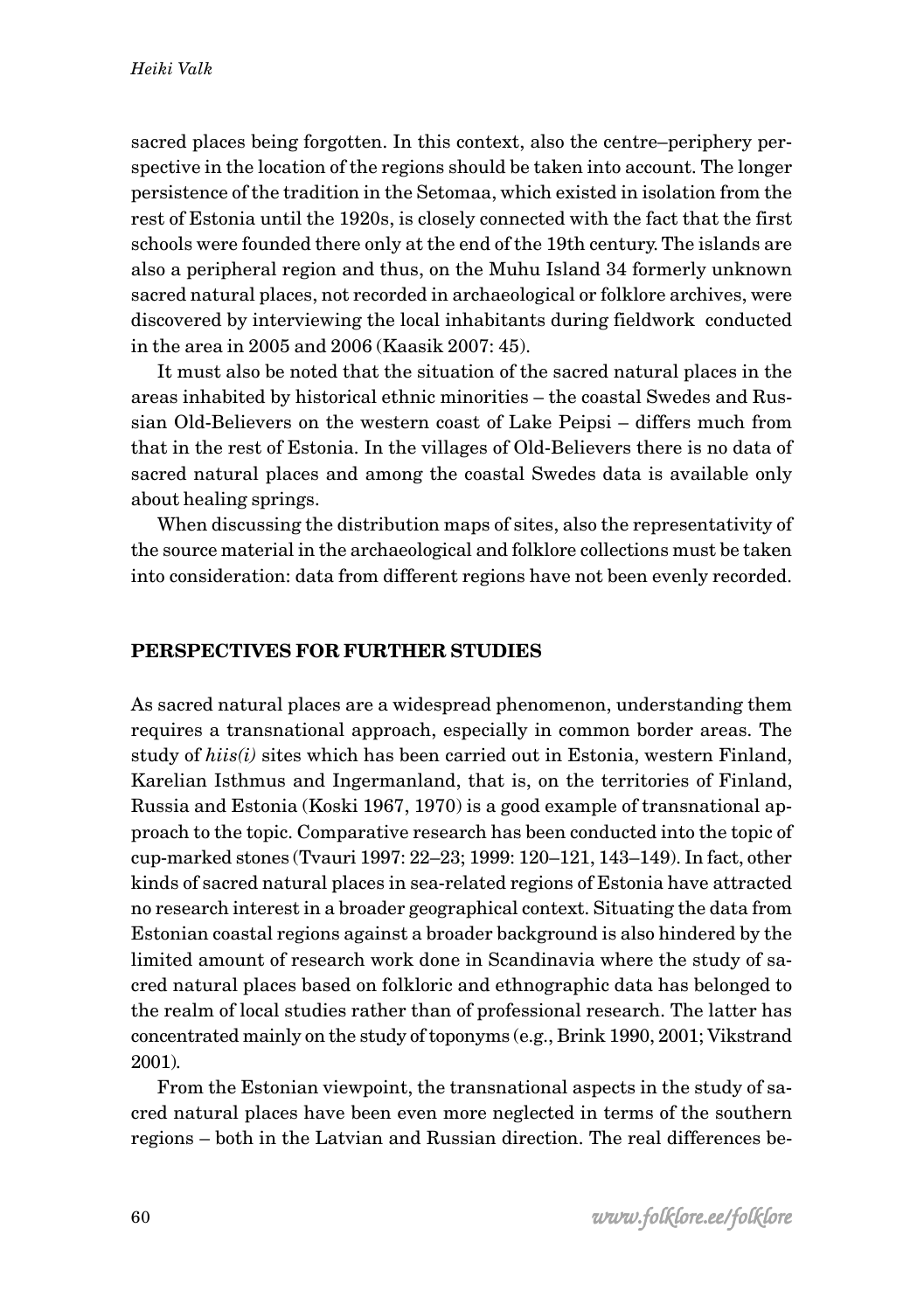tween the sacred natural places in southern Estonia and northern Latvia which were not separated from each other by a political border from the 13th century to 1917 might be expected to be much smaller than suggested. As the population of both areas is based on a Finnic substrate, the main differences might be not of 'national' but merely of linguistic character and maybe also of rather late origin. Proving or disproving this hypothesis needs, however, a profound and comprehensive study of the source material in the framework of some joint research project.

As a whole, the questions of 'transnational' character of definite phenomena should be strongly considered in the study of sacred natural places – both within research limited to one country, as well as in the context of inter- or transnational studies. For understanding essential differences between regions, the political and administrative borders of the 19th and 20th century should be forgotten: in fact, they can be used only as tools for describing the geographic location of sites. Regarding single phenomena merely in the context of these borders might be harmful for the results of the research, since present-day political and ethno-cultural realities may not correspond to the former ones. Adjacent territories, located close to any researcher's turf, should by no means be forgotten in further studies – this may hold the key to the local peculiarities.

## **CONCLUSIONS**

Regional differences in the distribution and character of sacred natural places are not occasional phenomena of individual character, but a manifestation of broader regional identities. The main regions of sacred natural places, as outlined in Estonia (Fig. 3 see page 50, Fig. 4 see page 54), largely correspond to the main areas of traditional popular culture – northern, western and southern Estonia (Fig. 2 see page 48) – which have been distinguished as a result of comprehensive analysis of the ethnographic data. Thus, on the most general level, *hiis* sites (like prehistoric cup-marked stones) are common to the districts of northern and western Estonia, but specific healing places are characteristic of the West-Estonian region. They both, however, are alien to southern Estonia. As in other aspects of traditional culture, Mulgimaa, Setomaa, and western Saaremaa regions emerge also in terms of sacred natural places as separate sub-regions. Like in popular culture in general, in terms of sacred places there also exists a transitional zone between the sea-related and inland districts.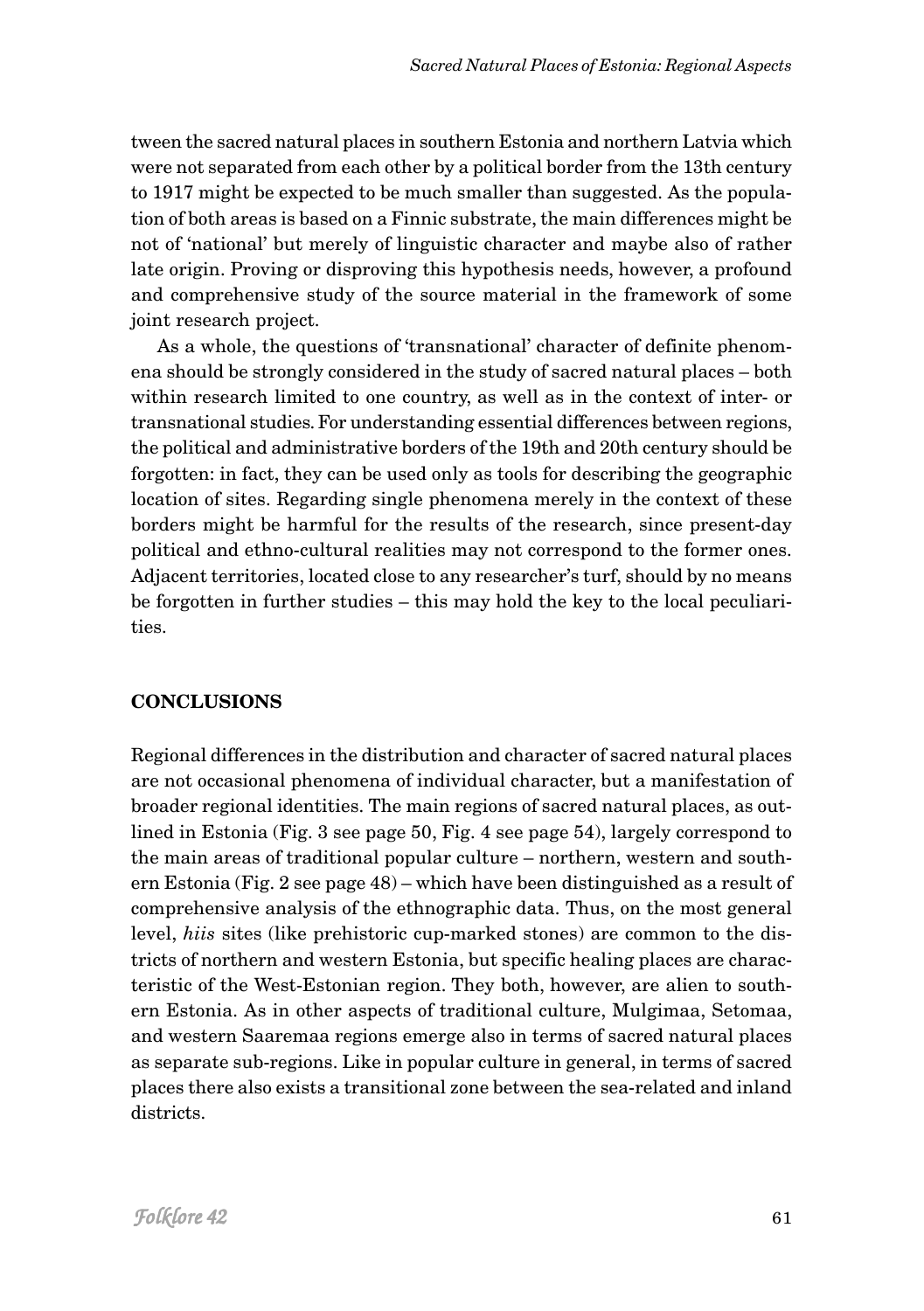The regional dissimilarities of sacred natural places and the related tradition is a fact which has been greatly overlooked in former research. Bigger borders exist mainly in larger areas, unsuitable for living and communication. Regional differences in tradition have also been caused by definite historical factors, among which traditions and orientations of communication should be stressed. In prehistoric times, they were greatly influenced or caused by geographic and natural conditions, in medieval and later times also by political and religious borders. Both a historical and source-critical approach is needed for analysing the regional differences in sacred natural places: the sites should be regarded in the context of the time of their functioning, considering the general archaeological background, historical and religious situation, the representativity of data, as well as the rate at which the tradition has disappeared in different regions since the 19th century.

This article has outlined only superficially some aspects of the topic, raising questions rather than giving answers. A more profound study into the regional aspects of sacred natural places, expectedly both on a more local and transnational level, is a task for future research.

# **ACKNOWLEDGEMENTS**

This research was supported by the European Union through the European Regional Development Fund (Center of Excellence CECT) and by Estonian Science Foundation grant No. 6119.

## **NOTES**

- **<sup>1</sup>** The topic of regional differences in popular mind has not attracted much attention from researchers. Although Oskar Loorits repeatedly tried to outline the common features of the Estonian national mentality as a whole, as well as to find out the historical roots of its peculiarities (e.g., Loorits 1932b: 105–110, 1951a), at regionally more local levels the topic has been raised only lately (Pae 2008: 85–87).
- **<sup>2</sup>** According to the author's personal experience gained in the course of archaeological field inventories in different parts of Estonia.
- **<sup>3</sup>** Until now, data about 25 sacred trees, groves, stones and springs or their sites have been recorded from Urvaste parish and held in the Estonian archaeological and folklore archives.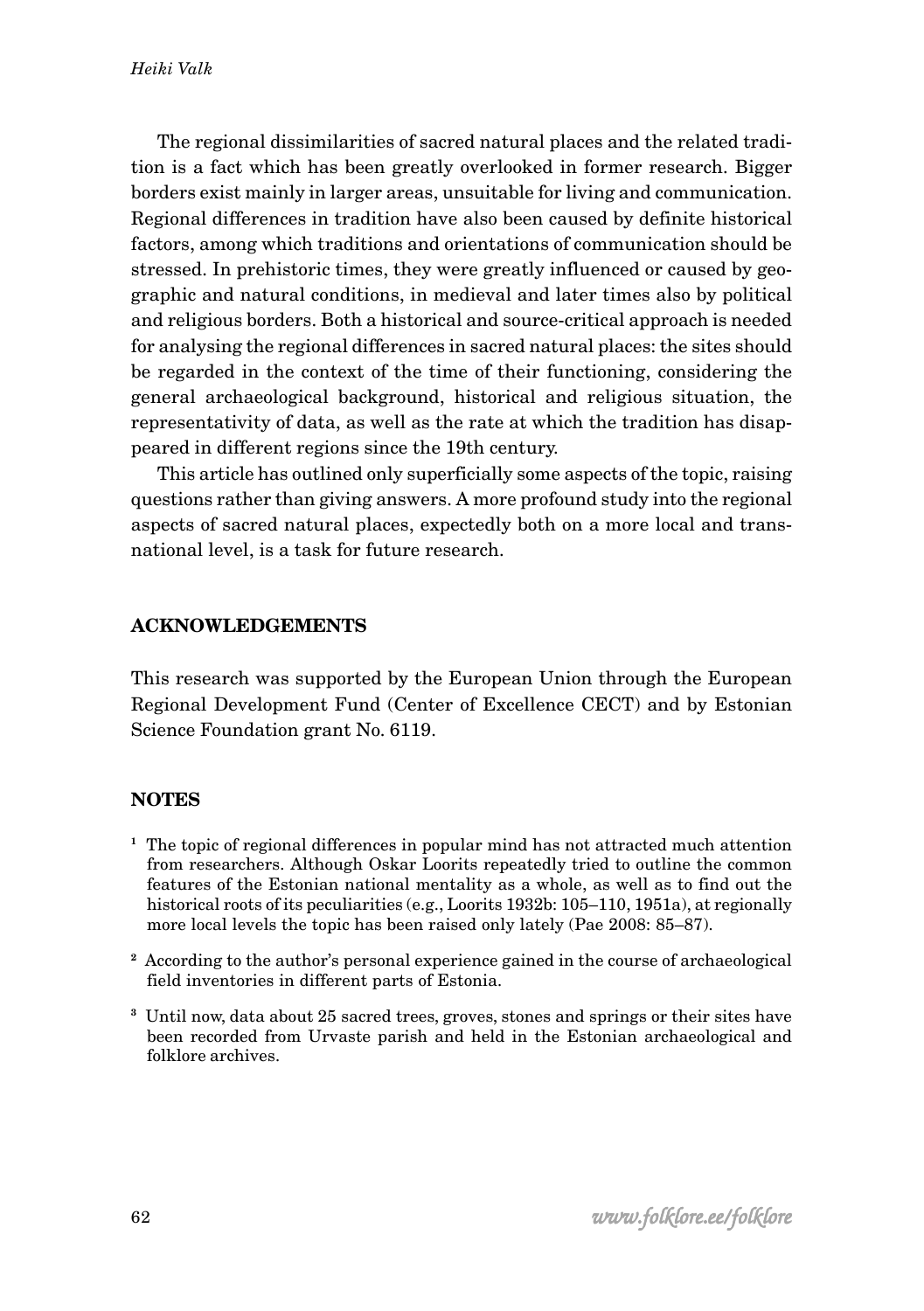### **REFERENCES**

Bradley, Richard 2000. *An Archaeology of Natural Places.* London & New York: Routledge.

- Brink, Stefan 1990. Cult Sites in Northern Sweden. In: T. Ahlbäck (ed). *Old Norse and Finnish Religions and Cultic Place Names*. Papers delivered at the Symposium *Encounters between Religions in Old Nordic Times and Cultic Place Names* held at Åbo, Finland, 19–21 August 1987, pp. 458–489.
- Brink, Stefan 2001. Mythologizing Landscape. Place and Space of Cult and Myth. In: M. von Stausberg (ed.) *Kontinuitäten und Brüche in der Religionsgeschichte*. Festschrift für Anders Hultgård zu seinem 65. Geburtstag am 23.12.2001. Berlin & New York: Walter de Gruyter, pp. 76–112.
- Chernomorova, Alena A. 2005. Izborskie rodniki: predaniia, obychai i traditsii. In: *Izborsk: istoriia i sovremennost'*. [The Springs of Izborsk: Legends, Customs and Traditions.] Izborsk: Muzei-zapovednik "Izborsk", pp. 95–98.
- EEA 1982 = Jaanits, Lembit; Laul, Silvia; Lõugas, Vello & Tõnisson, Evald (eds.) 1982. *Eesti esiajalugu*. [Prehistory of Estonia.] Tallinn: Eesti Raamat.
- Eisen, Matthias Johann 1919. *Eesti mütoloogia.* [Estonian Mythology.] Tartu: Eestimaa Kooliõpetajate Vastastikuse Abiandmise Seltsi raamatukaupluse kirjastus.
- Eisen, Matthias Johann 1920. *Esivanemate ohverdamised.* [The Offerings of Ancestors.] Tallinn: Varrak.
- Eisen, Matthias Johann 1933. Vändra Tõnn 1932. a. teadete valgustusel. [The Tõnn of Vändra in the Light of Records from 1932.] *Usuteadusline Ajakiri,* lisavihk nr 4. Tartu: Akadeemiline Usuteadlaste Selts.
- Gutslaff, Johann 1644. *Kurtzer Bericht und Unterricht von der Falsch-heilig genandten Bäche in Lieffland Wöhhanda. Daraus die Unchristliche Abbrennunge der Sommerpahlschen Mühlen geschehen ist. Aus Christlichem Eyfer, wegen des Unchristlichen und Heydnischen Aberglaubens gegeben von Johannes Gutslaff, Pomer. Pastorn zu Urbs in Lieffland*. Dorpat: H. Ohm.
- Hiiemäe, Mall 2006. *"Päiv ei ole päiväle veli." Lõuna-Eesti kalendripärimus.* [South-Estonian Folk Calendar Lore.] Tartu: Eesti Kirjandusmuuseumi Eesti Rahvaluule Arhiiv.
- Ilja, Voldemar 1995. *Vennastekoguduse (herrnhutluse) ajalugu Eestimaal (Põhja-Eesti) 1730–1743.* [History of Moravian Brethren Congregation in Estonia (North Estonia), 1730–1743.] Tallinn: Logos.
- Ilja, Voldemar 2002. *Vennastekoguduse (herrnhutluse) ajaloost Liivimaal (Lõuna-Eesti) 1729–1750.* III. [History of Moravian Brethren Congregation in Livonia (South Estonia) 1729–1750, Vol. 3.] Tallinn: Logos.
- *Inland* 1860 = *Das Inland: Eine Wochenschrift für Liv-, Esth- und Curländische Geschichte, Geographie, Statistik und Litteratur,* No. 34.
- Jonuks, Tõnno 2007. Holy Groves in Estonian Religion. *Estonian Journal of Archaeology*, Vol. 11, No. 1, pp. 3–35.
- Kaasik, Ahto 2007. Ajaloolised looduslikud pühapaigad väärtused looduse ja kultuuri piirimail. [Historical Natural Sacred Places: Treasures on the Borders of Nature and Culture.] In: H. Valk (ed.) *Looduslikud pühapaigad. Väärtused ja kaitse*. Õpetatud Eesti Seltsi Toimetised, Vol. 36. Tartu: Õpetatud Eesti Selts, pp. 23– 74.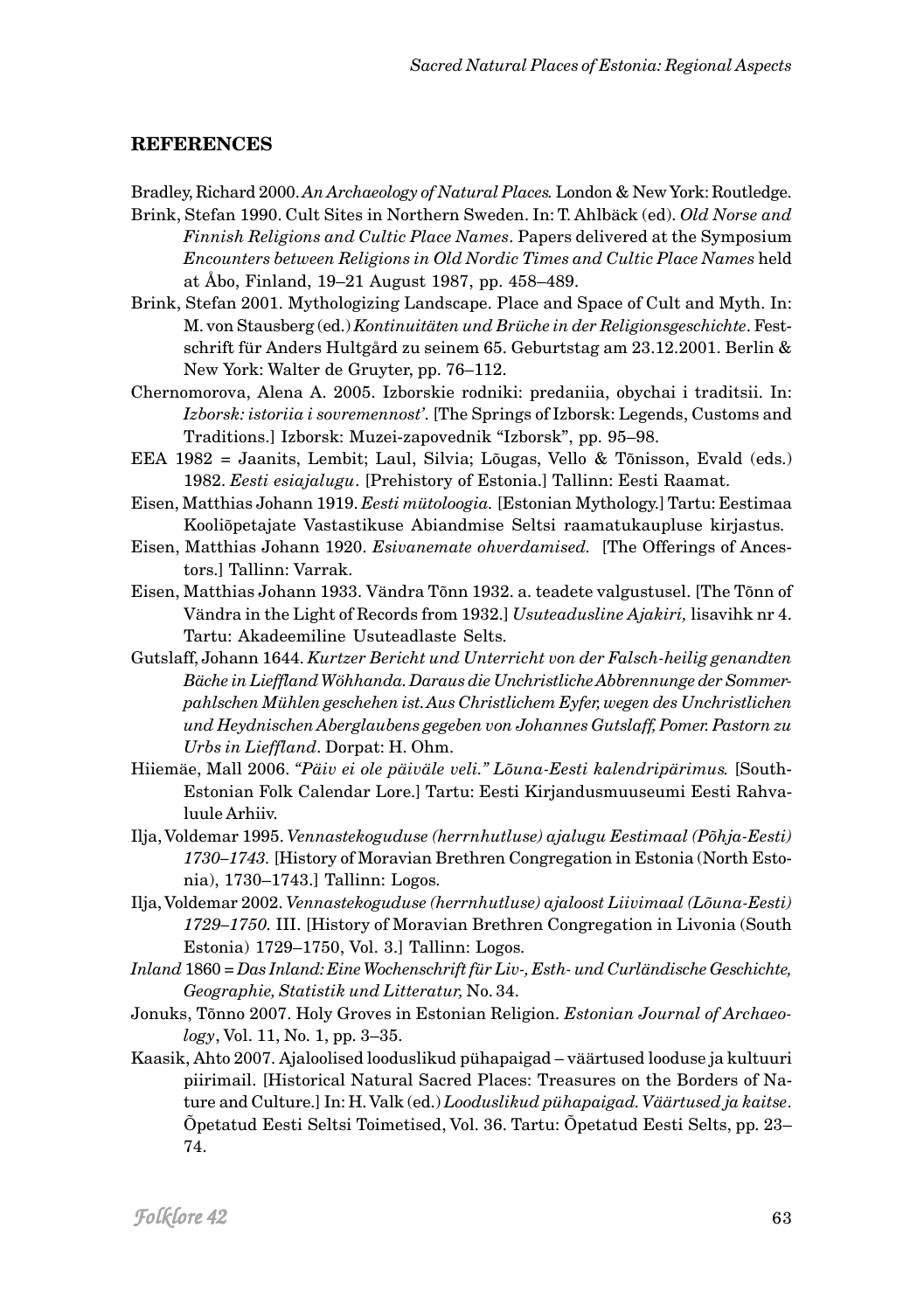- Kant, Edgar 1935. *Bevölkerung und Lebensraum Estlands: ein anthropo-ökologischer Beitrag zur Kunde Baltoskandias.* Tartu: Akadeemiline Kooperatiiv.
- Kask, Arnold 1956. Eesti murrete kujunemisest ja rühmitumisest. [About the Formation and Groups of Estonian dialects.] In: H. Moora (ed.) *Eesti rahva etnilisest ajaloost. Artiklite kogumik*. Tallinn: Eesti Riiklik Kirjastus, pp. 24–40.
- Koski, Mauno 1967. *Itämerensuomalaisten kielten hiisi-sanue. Semanttinen tutkimus, 1.* [The Finnic Word *Hiisi*. A Semantic Study, Vol. 1.] Turun Yliopiston Julkaisuja. Sarja C, Scripta lingua Fennica edita, 5*.* Turku: Turun yliopisto
- Koski, Mauno 1970. *Itämerensuomalaisten kielten hiisi-sanue. Semanttinen tutkimus, 2.* [The Finnic Word *Hiisi*. A semantic study, Vol. 2]. Turun Yliopiston Julkaisuja. Sarja C, Scripta lingua Fennica edita, 7*.* Turku: Turun yliopisto
- Kõivupuu, Marju 2009. *Hinged puhkavad puudes*. [Souls Rest in Trees.] Tallinn: Huma.
- Lang, Valter 2007. *The Bronze and Early Iron Ages in Estonia*. Estonian Archaeology, Vol. 3. Tartu.
- Loorits, Oskar 1932a. *Estnische Volksdichtung und Mythologie.* Tartu: Akadeemiline kooperatiiv.
- Loorits, Oskar 1932b. *Vana eesti rahvausk.* [Old Estonian Folk Religion]. Elav Teadus, 12. Tartu: Eesti Kirjanduse Seltsi kirjastus.
- Loorits, Oskar 1935. Mulgimaa ohvrikohad. [Offering Sites in Mulgimaa Region.] In: *Kaleviste mailt.* Õpetatud Eesti Seltsi Kirjad, Vol. 3. Tartu: Õpetatud Eesti Selts, pp. 225–300.
- Loorits, Oskar 1939. Muinas-Eesti unarussejäänd põhiseadusest. [On the Forgotten Constitution of Prehistoric Estonia.] *Oma rada. Programmartikleid uue Eesti loomisel 1934–1938.* Tallinn: Kuldkiri, pp. 119–138.
- Loorits, Oskar 1951a. *Eestluse elujõud.* [The Vitality of Estonianism.] Stockholm: Tõrvik.
- Loorits, Oskar 1947, 1951b, 1957. *Grundzüge des Estnischen Volksglaubens*. Skrifter utgivna av kungl. Gustav Adolfs Akademien för folklivsforskning 18: 1–3. Uppsala: Lundequistska Bokhandeln; Köpenhamn: Munksgaard.
- Lõuna, Kalle 2003. *Petserimaa. Petserimaa integreerimine Eesti Vabariiki 1920–1940*. [Pechory: Integration of Pechory Region in the Republic of Estonia 1920–1940.] *Loodus. Aeg. Inimene.* Tallinn: Eesti Entsüklopeediakirjastus.
- Masing, Uku 1995. *Eesti usund*. [Estonian Religion.] Tartu: Ilmamaa.
- Orfinskii, Viacheslav P. 1992. Narodnoe dereviannoe kul'tovoe zodchestvo Rossiiskogo Severa: istoki razvitiia. [Popular Cultic Timber Architecture of the Russian North: the Sources of Development.] In: V.P. Orfinskii (ed.) *Narodnoe zodchestvo. Sbornik nauchnykh trudov.* Petrozavodsk: PetrGu, pp. 32–62.
- Pae, Taavi 2008. Põhi ja lõuna Eesti kultuurigeograafias. [North and South in Estonian Cultural Geography.] In: *Tartu Ülikooli Lõuna-Eesti keele- ja kultuuriuuringute keskuse aastaraamat, VII*. Tartu: TÜ Lõuna-Eesti keele- ja kultuuriuuringute keskus, pp. 79–91.
- Pajusalu, Karl; Hennoste, Tiit; Niit, Ellen; Päll, Peeter & Viikberg, Jüri 2002. *Eesti murded ja kohanimed.* [Estonian Dialects and Toponyms.] Tallinn: Eesti Keele Sihtasutus.
- Panchenko, Aleksandr A. 1998. *Derevenskie sviatyni Severo-Zapada Rossii. Issledovaniia v oblasti narodnogo pravoslaviia.* [Rural Sanctuaries of the North-West. Studies in the Field of Popular Orthodox Christianity.] Sankt Peterburg: Aleteia.
- Paulson, Ivar 1966. *Vana eesti rahvausk*. [Old Estonian Folk Religion.] Stockholm: Secret.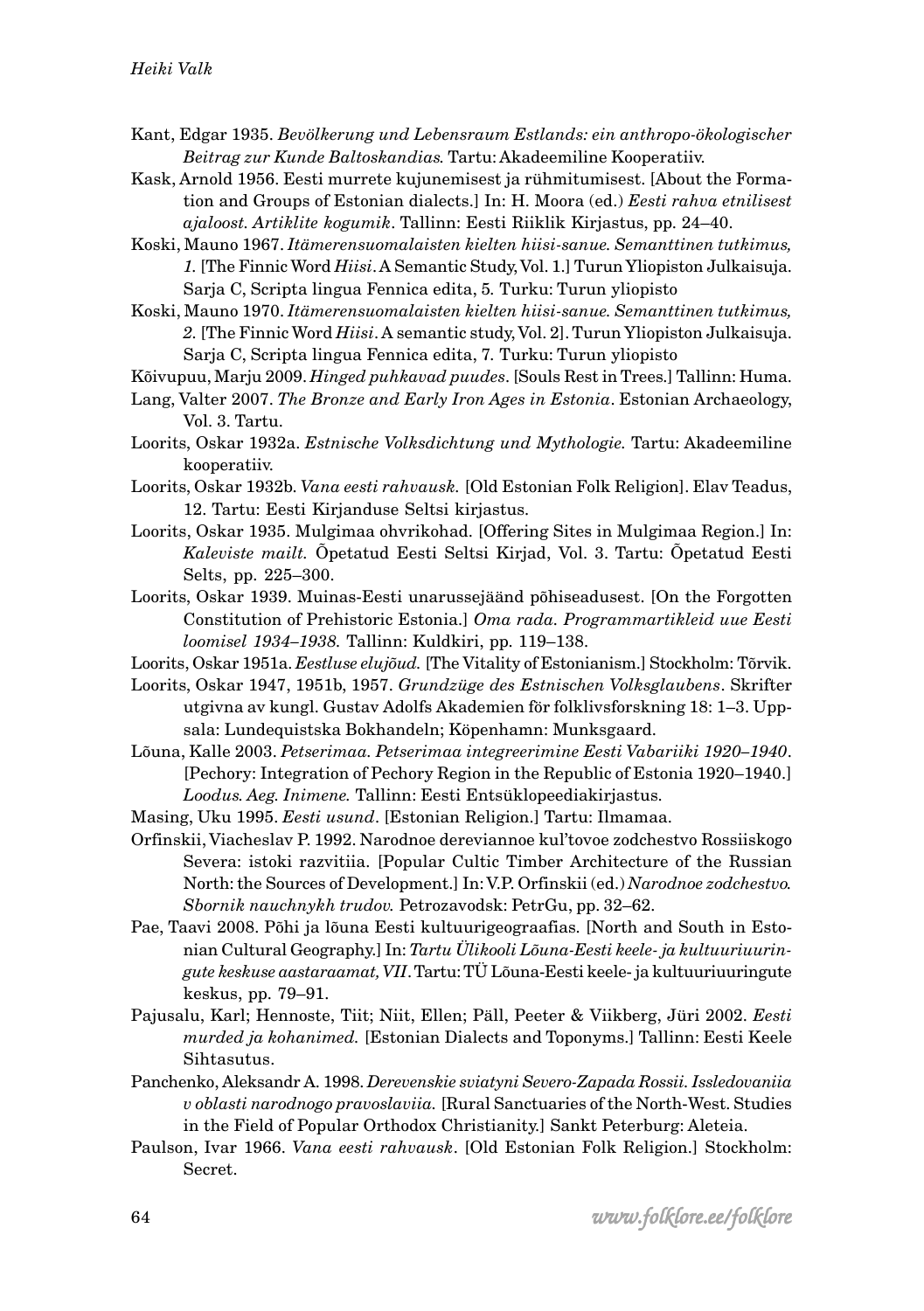- *PGV* 1864 = Poklonenie sosne. [Worship of a Pine Tree.] In: *Pskovskie gubernskie vedomosti*, 1864 g. No. 24.
- Plaat, Jaanus 2001. *Usuliikumised, kirikud ja vabakogudused Lääne- ja Hiiumaal: usuühenduste muutumisprotsessid 18. sajandi keskpaigast kuni 20. sajandi lõpuni.* [Religious Movements, Churches and Free Congregations in West Estonia and Hiiumaa Island: Changes in Religious Societies from the Mid-18th Century to the End of the 20th Century.] Tartu: Eesti Rahva Muuseum.
- Põldmäe, Rudolf 1935. Taevakäijad. [Heaven-Goers.] In: *Kaleviste mailt.* Õpetatud Eesti Seltsi Kirjad, III, Tartu: Õpetatud Eesti Selts, pp. 123–176.
- Pärdi, Heiki 2008. 'Talumajandus.' [Farmstead Management.] In: A. Viires & E. Vunder (eds.) *Eesti rahvakultuur*. 2nd ed. Tallinn: Eesti Entsüklopeediakirjastus, pp. 75–106.
- Radi*ņ*š, Arnis 2006. The Area Populated by the Latgallians and the Shifting of its Northern Boundary in the 7th–13th Century. In: H. Valk (ed.) *Etnos ja kultuur. Uurimusi Silvia Laulu auks*. [Ethnicity and Culture: Studies in Honour of Silvia Laul.] Muinasaja Teadus, 18. Tartu & Tallinn: Ajaloo Instituut, pp. 129–146.
- Remmel, Mari-Ann 1996. Muistendipaigad ja kohalood Meremäe vallas 1994. aasta suvel. [Legend Places and Place Legends in Meremäe Parish in Summer 1994.] In: H. Valk & E. Västrik (eds.) *Palve, vanapatt ja pihlakas*. Vanavaravedaja, 4. Tartu: Tartu Ülikool, pp. 41–58.
- Remmel, Mari-Ann (ed.) 1998. *Hiie ase. Hiis eesti rahvapärimuses*. [*Hiis* Sites*. Hiis* in Estonian Folklore.] Tartu: Eesti Kirjandusmuuseum.
- Remmel, Mari-Ann & Valk, Heiki (*in press*). Muistised, pärimuspaigad ja kohapärimus: piirkondlikud ja ajalised aspektid. [Monuments, Legend Places and Place-Related Tradition: Regional and Temporal Aspects.] In: H. Valk (ed.) *Muistis, koht ja pärimus*. Tartu.
- Saareste, Albert 1932. *Die estnische Sprache.* Tartu: Akadeemiline Kooperatiiv.
- Selart, Anti 2002. *Liivimaa ja Vene 13. sajandil. Uurimus poliitilisest ajaloost.* [Confessional Conflict and Political Cooperation: Livonia and Russia in the Thirteenth Century.] Dissertationes Historiae Universitatis Tartuensis, 5. Tartu: Tartu Ülikool.
- Sirp, Indrek 2001. Muistised ja rahvapärimus Muhus. [Archaeological Sites and Oral Tradition on the Muhu Island.] *Saaremaa Muuseum. Kaheaastaraamat 1999– 2000*. Kuressaare: Saaremaa Muuseum, pp. 19–57.
- Tampere, Herbert 1956. Mõningaid eestlaste etnilise ajaloo küsimusi suulise rahvaloomingu valgusel. [Considerations on the History of Estonian Ethnicity in the Light of Oral Tradition.] In: H. Moora (ed.) *Eesti rahva etnilisest ajaloost*. Tallinn: Eesti Riiklik Kirjastus, pp. 255–277.
- Torp-Kõivupuu, Marju 2003. Ristipuud Lõuna-Eesti matusekombestikus. [Cross-Signed Trees in South-Estonian Funerary Tradition.] In: *Surmakultuuri muutumine ajas: ajaloolise Võrumaa matusekombestiku näitel*. Monograph. Tallinna Pedagoogikaülikooli Toimetised. A 22. Humaniora*.* Tallinn: Tallinna Pedagoogikaülikooli Kirjastus, pp. 91–125.
- Troska, Gea & Viires, Ants 2008. 'Söögid ja joogid.' [Food and Drink.] *Eesti rahvakultuur*. In: A. Viires & E. Vunder (eds.) *Eesti rahvakultuur*. 2nd ed. Tallinn: Eesti Entsüklopeediakirjastus, pp. 264–278.
- Truusmann, Jüri. 2002. Petserimaa setud. [The Seto of Pechory District.] *Mäetagused.* Vol. 19, pp. 176–190.